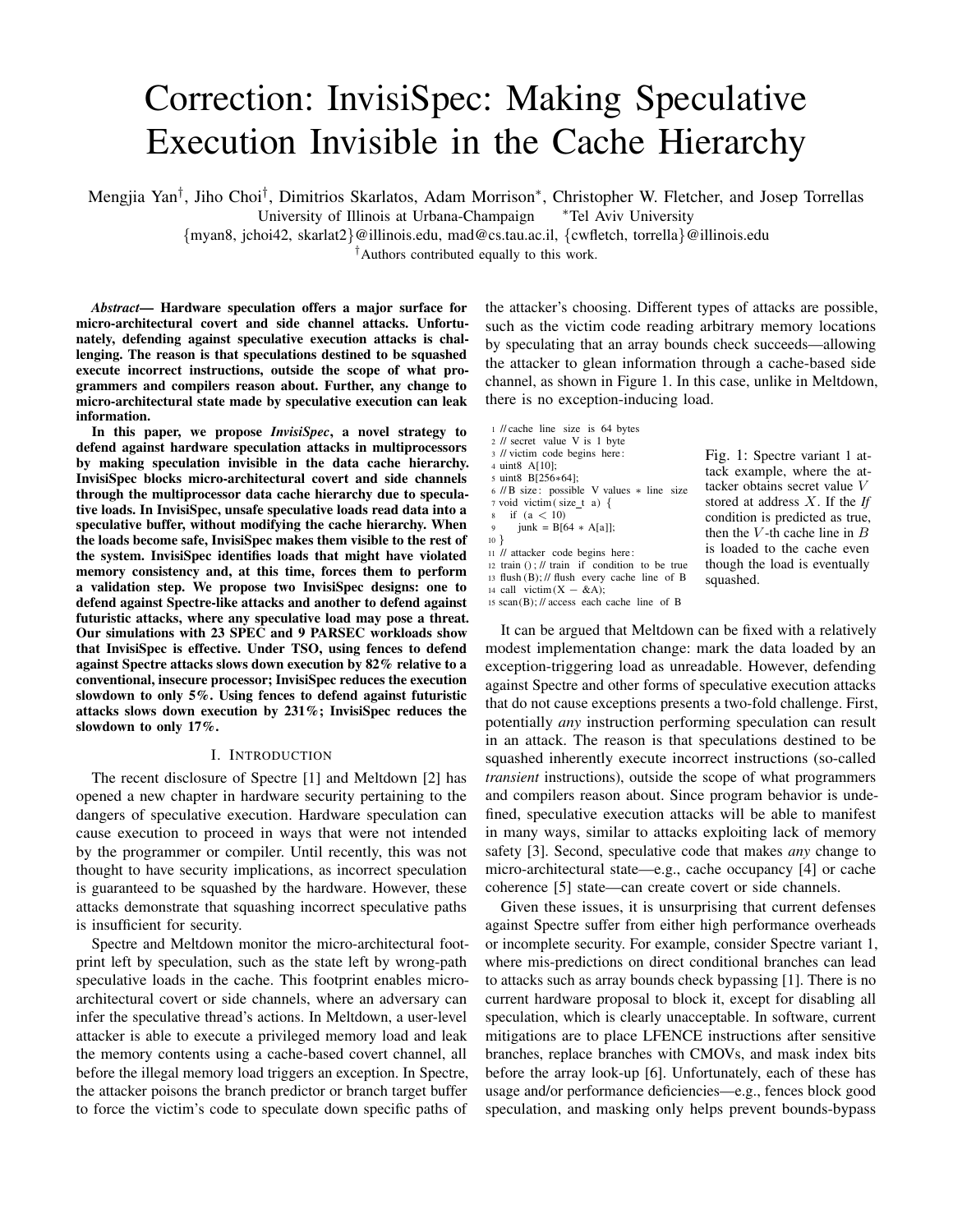attacks. In addition, these techniques only attempt to block speculation on branches.

In this paper, we propose *InvisiSpec*, a novel strategy to defend against hardware speculation attacks in multiprocessors, by making speculation invisible in the data cache hierarchy. The goal is to block micro-architectural covert and side channels through the multiprocessor data cache hierarchy due to speculative loads—e.g., channels stemming from cache set occupancy, line replacement information, and cache coherence state. We wish to protect against not only Spectre-like attacks based on branch speculation; we also want to protect against futuristic attacks where any speculative load may pose a threat.

InvisiSpec's micro-architecture is based on two mechanisms. First, unsafe speculative loads read data into a new *Speculative Buffer* (SB) instead of into the caches, without modifying the cache hierarchy. Data in the SB do not observe cache coherence transactions, which may result in missing memory consistency violations. Our second mechanism addresses this problem. When a speculative load is finally safe, the InvisiSpec hardware makes it visible to the rest of the system by reissuing it to the memory system and loading the data into the caches. In this process, if InvisiSpec considers that the load could have violated memory consistency, InvisiSpec *validates* that the data that the load first read is correct—squashing the load if the data is not correct.

To summarize, this paper makes the following contributions:

- 1) We present a generalization of speculative execution attacks that goes beyond current Spectre attacks, where any speculative load may pose a threat.
- 2) We present a micro-architecture that blocks side and covert channels during speculation in a multiprocessor data cache hierarchy.
- 3) We simulate our design on 23 SPEC and 9 PARSEC workloads. Under TSO, using fences to defend against Spectre attacks slows down execution by 82% relative to a conventional, insecure processor; InvisiSpec reduces the execution slowdown to only 5%. Using fences to defend against futuristic attacks slows down execution by 231%; InvisiSpec reduces the slowdown to only 17%.

#### II. BACKGROUND AND TERMINOLOGY

#### *A. Out-of-order and Speculative Execution*

Out-of-order execution. Dynamically-scheduled processors [7] execute data-independent instructions in parallel, out of program order, and thereby exploit instruction-level parallelism [8] to improve performance. Instructions are *issued* (enter the scheduling system) in program order, *complete* (execute and produce their results) possibly out of program order, and finally *retire* (irrevocably modify the architected system state) in program order. In-order retirement is implemented by queueing instructions in program order in a reorder buffer (ROB) [9], and removing a completed instruction from the ROB only once it reaches the ROB head, i.e., after all prior instructions have retired.

Speculative execution. Speculative execution is the execution of an instruction before its validity can be made certain. If, later, the instruction turns out to be valid, it is eventually retired, and its speculative execution has improved performance. Otherwise, the instruction will be squashed and the processor's state rolled back to the state before the instruction. (At the same time, all of the subsequent instructions in the ROB also get squashed.) Strictly speaking, an instruction executes speculatively in an out-of-order processor if it executes before it reaches the head of the ROB.

There are multiple reasons why a speculatively-executed instruction may end up being squashed. One reason is that a preceding branch resolves and turns out to be mispredicted. Another reason is that, when a store or a load resolves the address that it will access, the address matches that of a later load that has already obtained its data from that address. Another reason is memory consistency violations. Finally, other reasons include various exceptions and the actual squash of earlier instructions in the ROB.

#### *B. Memory Consistency & Its Connection to Speculation*

A memory consistency model (or memory model) specifies the order in which memory operations are performed by a core, and are observed by other cores, in a shared-memory system [10]. When a store retires, its data is deposited into the write buffer. From there, when the memory consistency model allows, the data is merged into the cache. We say that the store is *performed* when the data is merged into the cache, and becomes observable by all the other cores. Loads can read from memory before they reach the ROB head. We say that the load is *performed* when it receives data. Loads can read from memory and be performed out of order—i.e., before earlier loads and stores in the ROB are. Out-of-order loads can lead to memory consistency violations, which the core recovers from using the squash and rollback mechanism of speculative execution [11]. The details depend on the memory model; we describe two common models below, which we assume as the baseline to which InvisiSpec is added.

Total Store Order (TSO) [12], [13] is the memory model of the x86 architecture. TSO forbids all observable load and store reorderings except store→load reordering, which is when a load bypasses an earlier store to a different address. Implementations prevent observable load→load reordering by ensuring that the value a load reads when it is performed remains valid when the load retires. This guarantee is maintained by squashing a load that has performed, but not yet retired, if the core receives a cache invalidation request for (or suffers a cache eviction of) the line read by the load. Store→store reordering is prevented by using a FIFO write buffer, ensuring that stores perform in program order. If desired, store→load reordering can be prevented by separating the store and the load with a fence instruction, which does not complete until all prior accesses are performed. Atomic instructions have fence semantics.

Release Consistency (RC) [14] allows any reordering, except across synchronization instructions. Loads and stores may not be reordered with a prior acquire or with a subsequent release. Therefore, RC implementations squash performed loads upon receiving an invalidation of their cache line only if there is a prior non-retired acquire, and have a non-FIFO write buffer.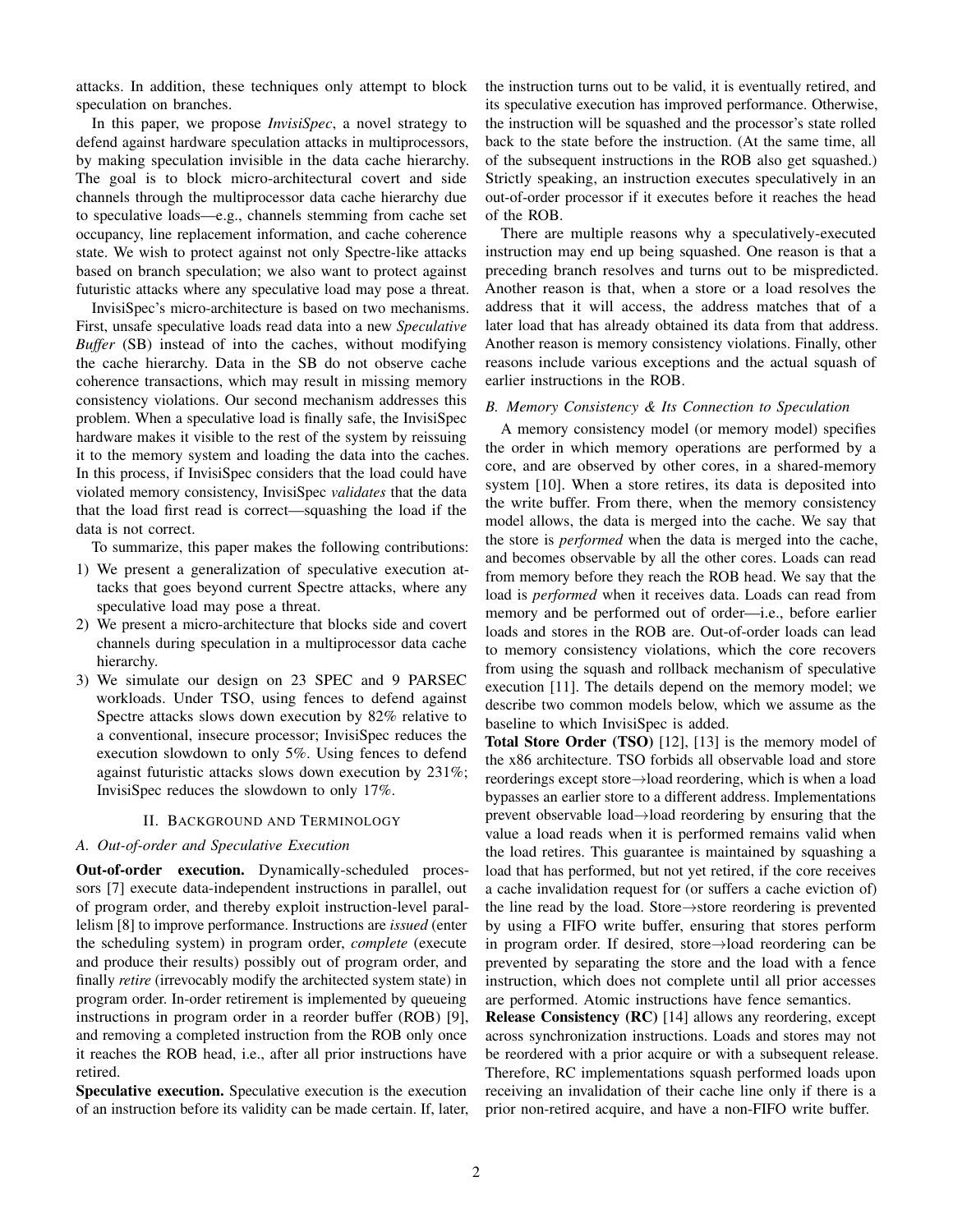## III. THREAT MODEL

Speculative execution attacks exploit the side effects of *transient* instructions—i.e., speculatively-executed instructions that are destined to be squashed. Specifically, *victim* programs speculatively execute *access* instructions that can write secrets into general purpose registers or the store queue (see Section IV for examples). Before such access instructions are squashed, further speculative *transmit* instructions may execute and leak those secrets to adversarial code, the *receiver*, over a covert channel. As the access and transmit instructions are transient, they would not have executed in a non-speculative execution.

Since predictors are not perfect, dangerous access and transmit instructions may execute in the normal course of execution. We make conservative (but realistic [1]) assumptions, and allow the adversary to run arbitrary code before and during victim execution to influence the victim program's speculation e.g., by changing branch predictor state. We assume that the processor hardware and the operating system function correctly.

## *A. Cache Hierarchy-Based Side Channels*

In almost all of the known speculative execution attacks, the adversary transmits over a cache-based side channel. The adversary exploits the fact that transient load instructions modify the cache state, which allows the receiver to learn information out of the victim's cache state changes.<sup>1</sup> The two most popular techniques for cache-based side channel attacks are PRIME+PROBE (where the receiver monitors conflicts in the cache through its own evictions) and FLUSH+RELOAD (where the receiver uses instructions such as x86's clflush to evict the victim's cache lines). Cache-based side channels have been demonstrated within and across cores [16], and on both inclusive and non-inclusive cache hierarchies [17]. Recent work has also shown side channels from cache coherence state changes [5] and data TLB state [18].

## *B. Channels Protected*

InvisiSpec blocks covert and side channels that are constructed by monitoring the state of any level of a multiprocessor data cache hierarchy. This includes cache state such as occupancy (e.g., what lines live in what sets), replacement information, and coherence information (e.g., whether a line is in the Exclusive or Shared state). It also includes data TLB state (e.g., what entries live in the TLB). Our goal is to provide a complete defense for the data cache hierarchy, $2$  as it has been proven to lead to practical attacks [1], [2]. Note that our mechanism does not preclude protecting additional channels.

Out of scope. Physical side channels (e.g., power [19] or EM [20]) are out of scope. We also do not protect microarchitectural channels other than those listed above. One such example is monitoring the timing of execution units [1],

<sup>1</sup>The exception is NetSpectre [15]. It uses a timing channel created by speculative execution, which powers-up SIMD units and thus speeds-up later SIMD instructions.

<sup>2</sup>For simplicity, we do not describe the protection of the instruction cache or instruction TLB. However, we believe they can be protected with similar or even simpler structures as those we propose for the data cache hierarchy.

including floating-point units [21] and SIMD units [15]—which can be mitigated by not scheduling the victim and adversary in adjacent SMT contexts. Other examples are contention on the network-on-chip [22] or DRAM [23], which may allow an adversary to learn coarse-grain information about the victim. We leave protecting these channels as future work.

# *C. Settings*

We block the side and covert channels described in Section III-B in the following settings, which differ in where the adversarial receiver code runs relative to the victim program.

SameThread. The receiver runs in the same thread as the victim. This case models scenarios such as JavaScript, where adversarial code, e.g., a malicious advertisement or tab, may be JITed into an otherwise honest program. As such, we assume that malicious and honest code temporally multiplex the core. They share the private caches and TLBs, and the attacker can snapshot the state of these resources when it becomes active. On the other hand, it is not possible for malicious code to learn fine-grain behavior such as exactly when an execution unit is used.

CrossCore. The receiver runs on a separate physical core. This case models a multi-tenant cloud scenario where different VMs are scheduled to different physical cores on the same socket. The adversary can monitor the last-level cache and its directory—e.g., how line coherence state changes over time.

SMT. The receiver runs in an adjacent SMT context of the same core. The threads may share the private caches and/or the TLB. We note that while our security objective in Section III-B is only to protect against the monitoring of cache and TLB state, SMT presents a broader attack surface: fine-grain structures at the core such as execution units can also be used as covert or side channels. We leave blocking such channels as future work.

#### IV. UNDERSTANDING SPECULATIVE EXECUTION ATTACKS

We discuss the events that can be the source of transient instructions leading to a security attack. Table I shows examples of such attacks and what event creates the transient instructions.

| Attack                                               | What Creates the Transient Instructions                                                                                                                                                                                                        |  |  |  |  |  |
|------------------------------------------------------|------------------------------------------------------------------------------------------------------------------------------------------------------------------------------------------------------------------------------------------------|--|--|--|--|--|
| Meltdown<br>L1 Terminal Fault                        | Virtual memory exception                                                                                                                                                                                                                       |  |  |  |  |  |
| Lazy Floating Point<br>Rogue System<br>Register Read | Exception reading a disabled or privileged register                                                                                                                                                                                            |  |  |  |  |  |
| Spectre                                              | Control-flow misprediction                                                                                                                                                                                                                     |  |  |  |  |  |
| Speculative<br>Store Bypass                          | Address alias between a load and an earlier store                                                                                                                                                                                              |  |  |  |  |  |
| Futuristic                                           | Various events, such as:<br>$\bullet$ Exceptions<br>• Control-flow mispredictions<br>• Address alias between a load and an earlier store<br>• Address alias between two loads<br>• Memory consistency model violations<br>$\bullet$ Interrupts |  |  |  |  |  |

TABLE I: Understanding speculative execution attacks.

Exceptions. Several attacks exploit speculation past an exception-raising instruction. The processor squashes the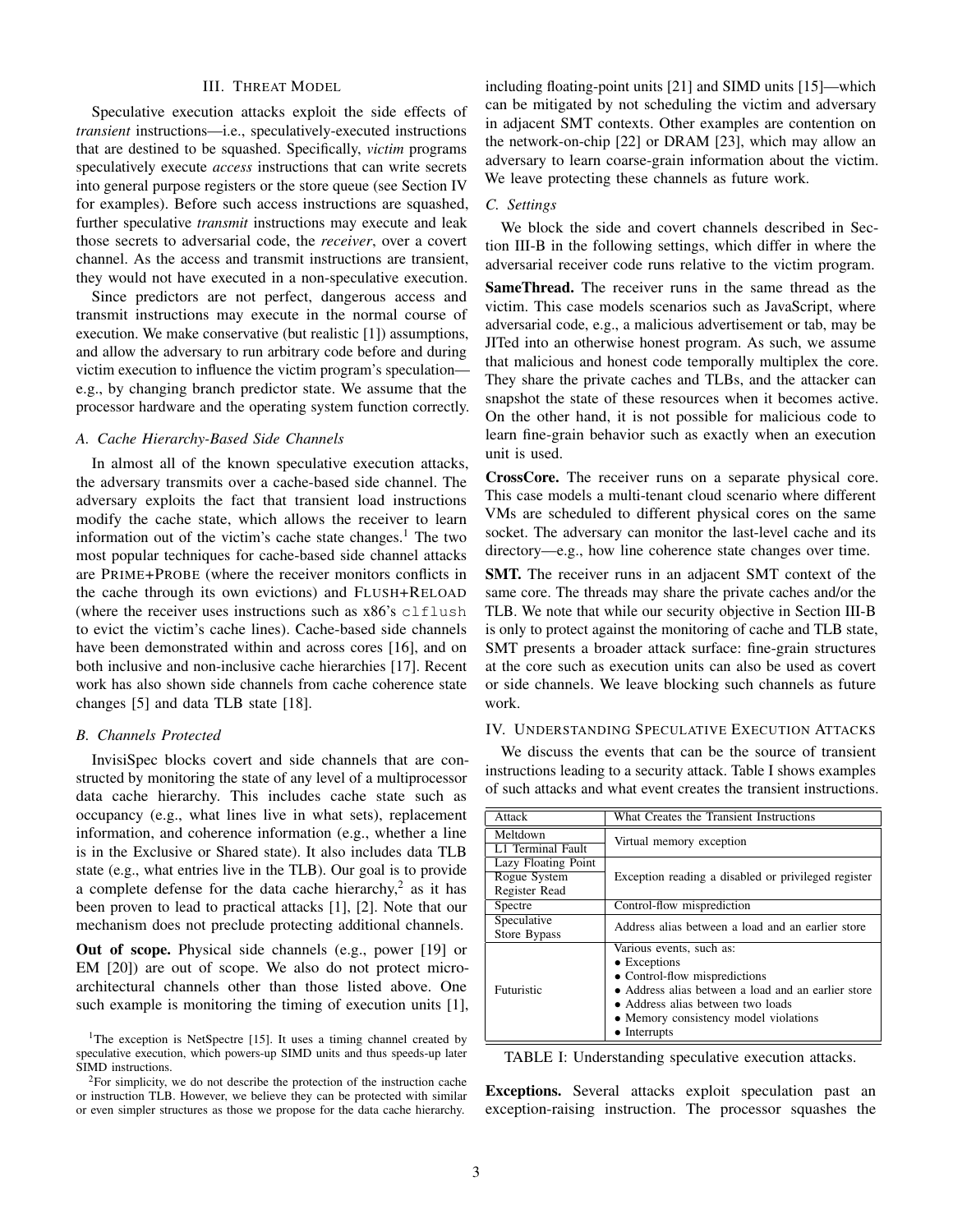execution when the exception-raising instruction reaches the head of the ROB, but by this time, dependent transmitting instructions can leak data. The Meltdown [2] and L1 Terminal Fault (L1TF) [24], [25] attacks exploit virtual memory-related exceptions. Meltdown reads a kernel address mapped as inaccessible to user space in the page table. L1TF reads a virtual address whose page table entry (PTE) marks the physical page as not present, but the physical address is still loaded.

The Lazy Floating Point (FP) State Restore attack [26] reads an FP register after the OS has disabled FP operations, thereby reading the FP state of another process. The Rogue System Register Read [26] reads privileged system registers.

Control-flow misprediction. Spectre attacks [1] exploit control-flow speculation to load from an arbitrary memory address and leak its value. Variant 1 performs an out-ofbounds array read, exploiting a branch misprediction of the array bounds check [1]. Other variants direct the control flow to an instruction sequence that leaks arbitrary memory, either through indirect branch misprediction [1], return address misprediction [27], or an out-of-bounds array write that redirects the control flow (e.g., by overwriting a return address on the stack) [28].

Memory-dependence speculation. Speculative Store Bypass (SSB) attacks [29] exploit a speculative load that bypasses an earlier store whose address is unresolved, but will resolve to alias the load's address [30]. Before the load is squashed, it obtains stale data, which can be leaked through subsequent dependent instructions. For example, suppose that a JavaScript runtime or virtual machine zeroes out memory allocated to a user thread. Then, this attack can be used to peek at the prior contents of an allocated buffer. We discovered the SSB attack in the process of performing this work. While our paper was under review, a security analysis independently conducted by Microsoft and Google found this vulnerability [29].

A comprehensive model of speculative execution attacks. Transient instructions can be created by many events. As long as an instruction can be squashed, it can create transient instructions, which can be used to mount a speculative execution attack. Since we focus on cache-based covert and side channel attacks, we limit ourselves to load instructions.

We define a *Futuristic* attack as one that can exploit any speculative load. Table I shows examples of what can create transient instructions in a Futuristic attack: all types of exceptions, control-flow mispredictions, address alias between a load and an earlier store, address alias between two loads, memory consistency model violations, and even interrupts.

In the rest of the paper, we present two versions of InvisiSpec: one that defends against Spectre attacks, and one that defends against Futuristic attacks.

## V. INVISISPEC: THWARTING SPECULATION ATTACKS

## *A. Main Ideas*

*1) Unsafe Speculative Loads:* Strictly speaking, any load that initiates a read before it reaches the head of the ROB is a speculative load. In this work, we are interested in the (large) subset of speculative loads that can create a security vulnerability due to speculation. We call these loads *Unsafe Speculative Loads (USLs)*. The set of speculative loads that are USLs depends on the attack model.

In the Spectre attack model, USLs are the speculative loads that follow an unresolved control-flow instruction. As soon as the control-flow instruction resolves, the USLs that follow it in the correct path of the branch transition to *safe loads*—although they remain speculative.

In our Futuristic attack model, USLs are all the *speculative loads that can be squashed by an earlier instruction*. A USL transitions to a *safe load* as soon as it becomes either (i) non-speculative because it reaches the head of the ROB or (ii) speculative non-squashable by any earlier instruction (or *speculative non-squashable* for short). *Speculative nonsquashable* loads are loads that both (i) are not at the head of the ROB and (ii) are preceded in the ROB only by instructions that cannot be squashed by any of the squashing events in Table I for Futuristic. Note that in the table, one of the squashing events is interrupts. Hence, making a load safe includes delaying interrupts until the load reaches the head of the ROB.

To understand why these two conditions allow a USL to transition to a safe load consider the following. A load at the ROB head cannot itself be transient; it can be squashed (e.g., due to an exception), but it is a correct instruction. The same can be said about speculative non-squashable loads. This is because, while not at the ROB head, they cannot be squashed by any earlier instruction and, hence, can be considered a logical extension of the instruction at the ROB head.

*2) Making USLs Invisible:* The idea behind InvisiSpec is to make USLs *invisible*. This means that a USL cannot modify the cache hierarchy in any way that is visible to other threads, including the coherence states. A USL loads the data into a special buffer that we call *Speculative Buffer* (SB), and not into the local caches. As indicated above, there is a point in time when the USL can transition to a safe load. At this point, called the *Visibility Point*, InvisiSpec takes an action that will make the USL *visible*—i.e., will make all the side effects of the USL in the memory hierarchy apparent to all other threads. InvisiSpec makes the USL visible by re-loading the data, this time storing the data in the local caches and changing the cache hierarchy states. The load may remain speculative.

*3) Maintaining Memory Consistency:* The *Window of Suppressed Visibility* for a load is the time period between when the load is issued as a USL and when it makes itself visible. During this period, since a USL does not change any coherence state, the core may fail to receive invalidations directed to the line loaded by the USL. Therefore, violations of the memory consistency model by the load run the risk of going undetected. This is because such violations are ordinarily detected via incoming invalidations, and are solved by squashing the load. To solve this problem, InvisiSpec may have to perform a *validation* step when it re-loads the data at the load's visibility point.

It is possible that the line requested by the USL was already in the core's L1 cache when the USL was issued and the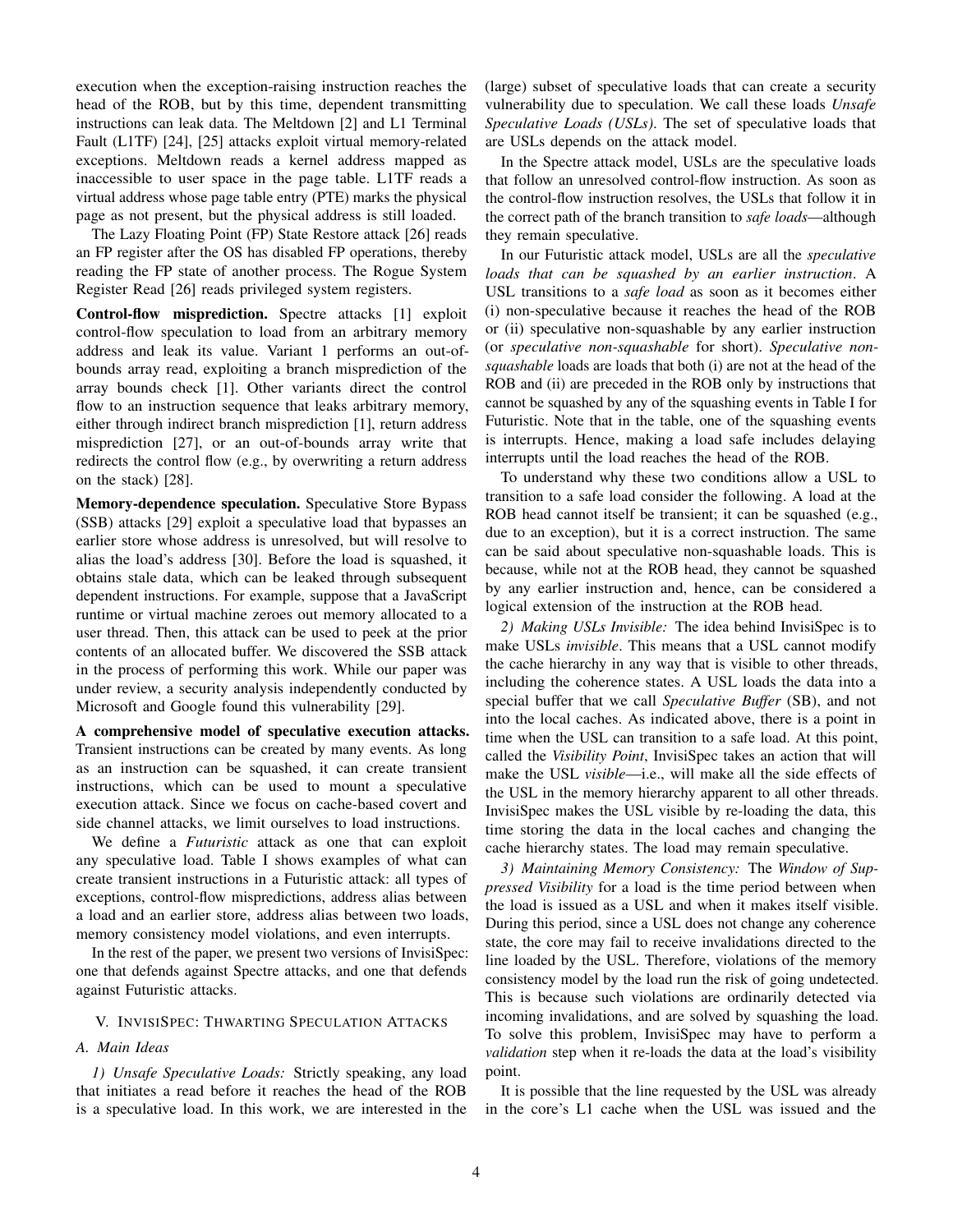line loaded into the SB. In this case, the core may receive an invalidation for the line. However, the USL ignores such invalidation, as the USL is invisible, and any effects of this invalidation will be handled at the visibility point.

*4) Validation or Exposure of a USL:* The operation of reloading the data at the visibility point has two flavors: *Validation* and *Exposure*. Validation is the way to make visible a USL that would have been squashed during the Window of Suppressed Visibility (due to memory consistency considerations) if, during that window, the core had received an invalidation for the line loaded by the USL. A validation operation includes comparing the actual bytes used by the USL (as stored in the SB) to their most up-to-date value being loaded from the cache hierarchy. If they are not the same, the USL and all its successive instructions are squashed. This is required to satisfy the memory consistency model. This step is reminiscent of Cain and Lipasti's valuebased memory ordering [31].

Validations can be expensive. A USL enduring a validation cannot retire until the transaction finishes—i.e., the line obtained from the cache hierarchy is loaded into the cache, the line's data is compared to the subset of it used in the SB, and a decision regarding squashing is made. Hence, if the USL is at the ROB head and the ROB is full, the pipeline stalls.

Thankfully, InvisiSpec identifies many USLs that could not have violated the memory consistency model during their Window of Suppressed Visibility, and allows them to become visible with a cheap *Exposure*. These are USLs that would *not* have been squashed by the memory consistency model during the Window of Suppressed Visibility if, during that window, the core had received an invalidation for the line loaded by the USL. In an exposure, the line returned by the cache hierarchy is simply stored in the caches without comparison. A USL enduring an exposure can retire as soon as the line request is sent to the cache hierarchy. Hence, the USL does not stall the pipeline.

To summarize, there are two ways to make a USL visible: validation and exposure. The memory consistency model determines which one is needed. Figure 2 shows the timeline of a USL with validation and with exposure.



Fig. 2: Timeline of a USL with validation (a) and exposure (b).

#### *B. InvisiSpec Operation*

A load in InvisiSpec has two steps. First, when it is issued to memory as a USL, it accesses the cache hierarchy and obtains the current version of the requested cache line. The line is only stored in the local SB, which is as close to the core as the L1 cache. USLs do not modify the cache coherence states, cache replacement algorithm states, or any other cache hierarchy state. No other thread, local or remote, can see any changes. However, the core uses the data returned by the USL to make progress. The SB stores lines rather than individual words to exploit spatial locality.

When the USL can be made visible, and always after it has received its requested cache line, the hardware triggers a validation or an exposure transaction. Such a transaction rerequests the line again, this time modifying the cache hierarchy, and bringing the line to the local caches. As detailed in Section V-A4, validation and exposure transactions operate differently and have different performance implications.

We consider two attack models, Spectre and Futuristic, and propose slightly different InvisiSpec designs to defend against each of these attacks. In our defense against the Spectre attack, a USL reaches its visibility point when all of its prior controlflow instructions resolve. At that point, the hardware issues a validation or an exposure transaction for the load depending on the memory consistency model and the load's position in the ROB (Section V-C). If multiple USLs can issue validation or exposure transactions, the transactions have to start in program order, but can otherwise all overlap (Section V-D).

In our defense against Futuristic attacks, a USL reaches its visibility point only when: (i) it is not speculative anymore because it is at the head of the ROB, or (ii) it is still speculative but cannot be squashed anymore. At that point, the hardware issues a validation or an exposure for the load depending on the memory consistency model and the load's position in the ROB (Section V-C). If multiple USLs can issue validation or exposure transactions, the transactions have to be issued in program order. However, when a validation transaction is issued, no subsequent validation or exposure transaction can overlap with it; they all have to wait to be issued until the validation is complete (Section V-D). On the other hand, when an exposure transaction is issued, all subsequent exposure transactions up to, and including, the next validation transaction can overlap with it (Section V-D).

Overall, in the Spectre and Futuristic defense designs, pipeline stalls may occur when a validation transaction holds up the retirement of a load at the head of the ROB and the ROB is full. This is more likely in Futuristic than in Spectre.

We call these designs *InvisiSpec-Spectre* (or *IS-Spectre*) and *InvisiSpec-Future* (or *IS-Future*). They are shown in the first row of Table II. For comparison, the second row shows how to defend against these same attacks using fence-based approaches—following current proposals to defend against Spectre [32]. We call these designs *Fence-Spectre* and *Fence-Future*. The former places a fence after every indirect or conditional branch; the latter places a fence before every load.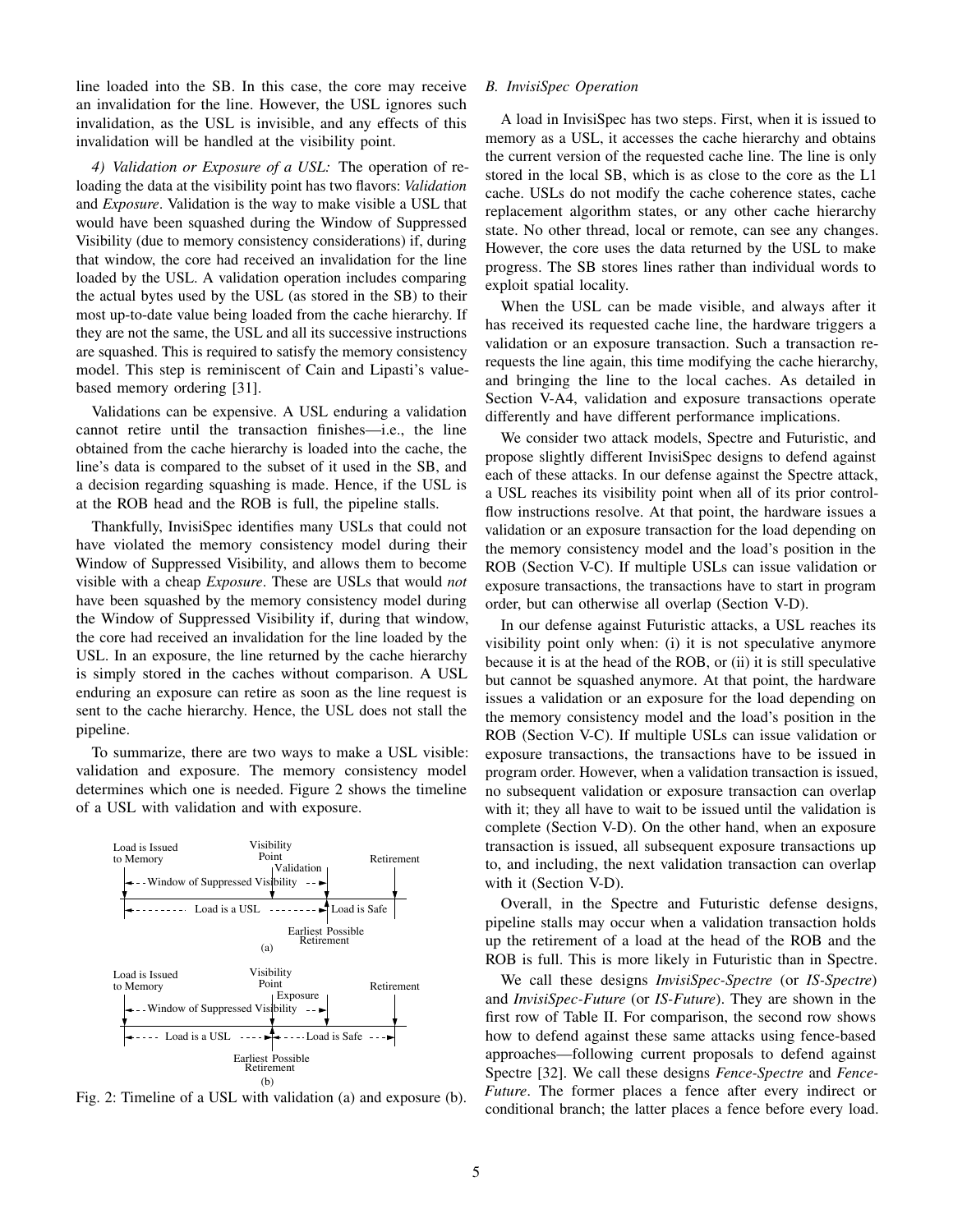|                                 | Defense Against Spectre                                                                                                                                 | Defense Against Futuristic                                                                                                                                                                                                     |
|---------------------------------|---------------------------------------------------------------------------------------------------------------------------------------------------------|--------------------------------------------------------------------------------------------------------------------------------------------------------------------------------------------------------------------------------|
| Invisi-<br>Spec<br><b>Based</b> | InvisiSpec-Spectre:<br>1) Perform invisible loads in<br>the shadow of an unresolved<br>BR; 2) Validate or expose<br>the loads when the BR re-<br>solves | InvisiSpec-Future:<br>1) Perform an invisible load if<br>the load can be squashed while<br>speculative; 2) Validate or ex-<br>pose the load when it becomes<br>either (i) non-speculative or (ii)<br>un-squashable speculative |
| Fence<br>Based                  | Fence-Spectre:<br>Place a fence after every BR                                                                                                          | Fence-Future:<br>Place a fence before every load                                                                                                                                                                               |

TABLE II: Summary of designs (BR means indirect or conditional branch.)

Compared to the fence-based designs, InvisiSpec improves performance. Specifically, loads are speculatively executed as early as in conventional, insecure machines. One concern is that validation transactions for loads at the head of the ROB may stall the pipeline. However, we will show how to maximize the number of exposures (which cause no stall) at the expense of the number of validations. Finally, InvisiSpec does create more cache hierarchy traffic and contention to various cache ports. The hardware should be designed to handle them.

## *C. When to Use Validation and Exposure*

The memory consistency model determines when to use a validation and when to use an exposure. Consider TSO first. In a high-performance TSO implementation, a speculative load that reads when there is no older load (or fence) in the ROB will not be squashed by a subsequent incoming invalidation to the line it read. Hence, such a USL can use an exposure when it becomes visible. On the other hand, a speculative load that reads when there is at least one older load (or fence) in the ROB will be squashed by an invalidation to the line it read. Hence, such a USL is required to use a validation.

Now consider RC. In this case, only speculative loads that read when there is at least one earlier fence in the ROB will be squashed by an invalidation to the line read. Hence, only those will be required to use a validation; the very large majority of loads can use exposures.

From this discussion, we see that the design with the highest chance of observing validations that stall the pipeline is IS-Future under TSO. To reduce the chance of these events, InvisiSpec implements two mechanisms. The first one enables some USLs that would use validations to use exposures instead. The second one identifies USLs that would use validations, and squashes them early if there is a high chance that their validations would fail. We consider these mechanisms next.

*1) Transforming a Validation USL into an Exposure USL:* Assume that, under TSO,  $USL<sub>1</sub>$  initiates a read while there are earlier loads in the ROB. Ordinarily, InvisiSpec would mark *USL*<sup>1</sup> as needing a validation. However, assume that, at the time of issuing the read, all of the loads in the ROB earlier than *USL*<sup>1</sup> satisfy two conditions: 1) they have already obtained the data they requested—in particular, if they are USLs, the data they requested has already arrived at the SB and been passed to a register, and 2) if they needed to perform validations, they have completed them. In this case,  $USL<sub>1</sub>$  is not reordered relative to any of its earlier loads. As a result, TSO would not require squashing  $USL<sub>1</sub>$  on reception of an invalidation to the

line it loaded. Therefore,  $USL<sub>1</sub>$  is marked as needing exposure, not validation.

To support this mechanism, we tag each USL with one bit called *Performed*. It is set when the data requested by the USL has been received in the SB and passed to the destination register. In addition, as we will see in Section VI-A1, we tag each USL with two state bits to indicate whether the USL needs a validation or an exposure, and whether the validation or exposure has completed.

*2) Early Squashing of USLs Needing Validations:* Assume that a core receives an invalidation for a line in its cache that also happens to be loaded into its SB by a USL marked as needing validation. Receiving an invalidation indicates that the line has been updated. Such update will typically cause the validation of the USL at the point of visibility to fail. Validation could only succeed if this invalidation was caused by false sharing, or if the net effect of all the updates to the line until the validation turned out to be silent (i.e., they restored the data to its initial value). Since these conditions are unlikely, InvisiSpec squashes such a USL on reception of the invalidation.

There is a second case of a USL with a high chance of validation failure. Assume that  $USL_1$  needs validation and has data in the SB. Moreover, there is an earlier  $USL<sub>2</sub>$  to the same line (but to different words of the line) that also has its data in the SB and needs validation. When  $USL<sub>2</sub>$  performs the validation and brings the line to the core, InvisiSpec also compares the line to *USL*1's data in the SB. If the data are different, it shows that  $USL<sub>1</sub>$  has read stale data. At that point, InvisiSpec conservatively squashes *USL*1.

## *D. Overlapping Validations and Exposures*

To improve performance, we seek to overlap validation and exposure transactions as much as possible. To ensure that overlaps are legal, we propose two requirements. The first one is related to correctness: during the overlapped execution of multiple validation and exposure transactions, the memory consistency model has to be enforced. This is the case even if some of the loads involved are squashed and restarted.

The second requirement only applies to the Futuristic attack model, and is related to the cache state: during the overlapped execution of multiple validation and exposure transactions, no squashed transaction can change the state of the caches. This is because the essence of our Futuristic model defense is to prevent squashed loads from changing the state of the caches. For the Spectre attack model, this requirement does not apply because validations and exposures are only issued for instructions in the correct path of a branch. While some of these instructions may get squashed (e.g., due to memory consistency violations) and change the state of the caches, these are correct program instructions and, hence, pose no threat under the Spectre attack model

We propose sufficient conditions to ensure the two requirements. First, to enforce the correctness requirement, we require that the validation and exposure transactions of the different USLs start in program order. This condition, plus the fact that no validation or exposure for a USL can start until that USL has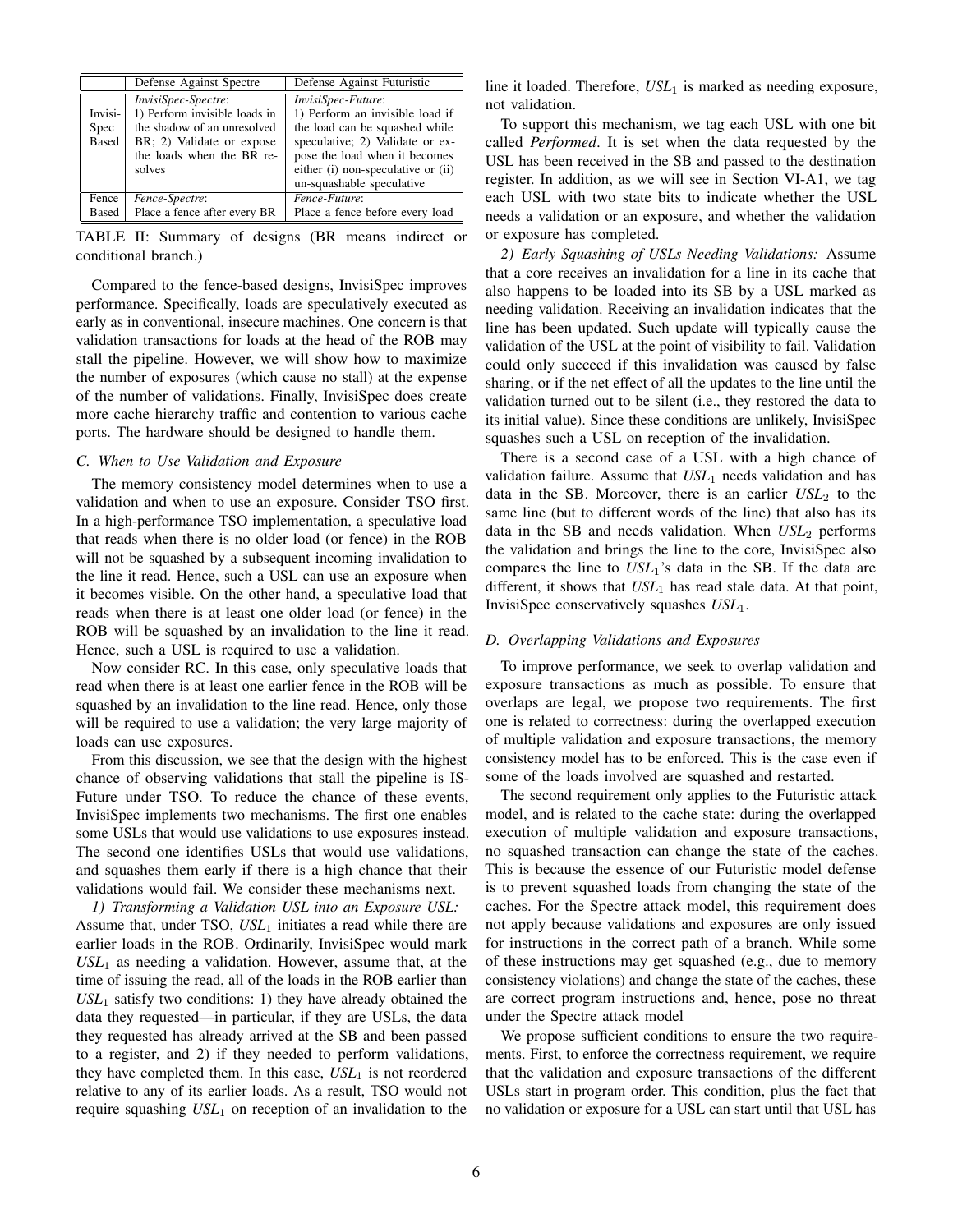already received the response to its initial speculative request, ensures that the memory consistency model is enforced. More details are in the Appendix.

To enforce the second requirement for the Futuristic model, we require the following conditions. First, if a USL issues a validation transaction, no subsequent validation or exposure transaction can overlap with it. This is because, if the validation fails, it will squash all subsequent loads. Second, if a USL issues an exposure transaction, all subsequent exposure transactions up to, and including, the next validation transaction can overlap with it. This is allowed because exposures never cause squashes. In the Spectre model defense, validations and exposures can all overlap—since the cache state requirement does not apply.

Recall that validations and exposures bring cache lines. Hence, validations and/or exposures to the same cache line have to be totally ordered.

## *E. Reusing the Data in the Speculative Buffer*

To exploit the spatial locality of a core's speculative loads, a USL brings a full cache line into the SB, and sets an Address Mask that identifies which part of the line is passed to a register. If a second USL that is *later* in program order now requests data from the line that the first USL has already requested or even brought into the SB, the second USL does not issue a second cache hierarchy access. Instead, it waits until the first USL brings the line into the first USL's SB entry. Then, it copies the line into its own SB entry, and sets its Address Mask accordingly.

### *F. Reducing Main-Memory Accesses*

A USL performs two transactions—one when it is first issued, and one when it validates or exposes. Now, suppose that a USL's first access misses in the last level cache (LLC) and accesses main memory. Then, it is likely that the USL's second access is also a long-latency access to main memory.

To improve performance, we design InvisiSpec to avoid this second main-memory access most of the time. Specifically, we add a per-core LLC Speculative Buffer (LLC-SB) next to the LLC. When a USL's first access reads the line from main memory, as the line is sent back to the requesting core's L1 SB, InvisiSpec stores a copy of it in the core's LLC-SB. Later, when the USL issues its validation or exposure, it will read the line from the core's LLC-SB, skipping the access to main memory.

If, in between the two accesses, a second core accesses the line with a validation/exposure or a safe access, InvisiSpec invalidates the line from the first core's LLC-SB. This conservatively ensures that the LLC-SB does not hold stale data. In this case, the validation or exposure transaction of the original USL will obtain the latest copy of the line from wherever it is in the cache hierarchy.

## VI. DETAILED INVISISPEC DESIGN

## *A. Speculative Buffer in L1*

*1) Speculative Buffer Design:* InvisiSpec places the SB close to the core to keep the access latency low. Our main goal in designing the SB is to keep its operation simple, rather

then minimizing its area; more area-efficient designs can be developed. Hence, we design the SB with as many entries as the Load Queue (LQ), and a one-to-one mapping between the LQ and SB entries (Figure 3).



Fig. 3: Speculative Buffer and its logical connection to the load queue.

This design makes several operations easy to support. Given an LQ entry, InvisiSpec can quickly find its corresponding SB entry. Further, since the LQ can easily find if there are multiple accesses to the same address, InvisiSpec can also identify multiple SB entries for the same line. Importantly, it is trivial to (i) allocate an SB entry for the next load in program order, (ii) remove the SB entry for a retiring load at the ROB head, and (iii) remove the SB entries for a set of loads being squashed. These operations need simple moves of SB's Head and Tail pointers—which are the LQ's Head and Tail pointers.

An SB entry does not store any address. It stores the data of a cache line plus an Address Mask that indicates which bytes were read. Each LQ entry has some status bits: Valid, Performed, State, and Prefetch. *Valid* records whether the entry is valid. *Performed* indicates whether the data requested by the USL has arrived and is stored in the SB entry. *State* are four bits that characterize the state of the load: "requiring an exposure when it becomes visible" (E), "requiring a validation when it becomes visible" (V), "exposure or validation has completed" (C), and "invisible speculation is not necessary for this load" (N). The latter is used when invisible speculation is not needed, and the access should go directly to the cache hierarchy. More than one of these bits can be set at a time. Recall that the *Performed* bit and the *State* bits are used to change a validation to a cheaper exposure (Section V-C1). Finally, *Prefetch* indicates whether this entry corresponds to a prefetch (Section VI-B).

*2) Operation of the Load Queue and Speculative Buffer:* We describe the LQ and SB algorithms at key events.

A load instruction is issued: The hardware allocates an LQ entry and an SB entry. The LQ entry's Valid bit is set.

The address of a load is resolved: The load is ready to be sent to the cache hierarchy. If the load is safe according to the attack model, the State bits in the LQ entry are set to N and the load is issued to the cache hierarchy with a normal coherence transaction. The SB entry will be unused.

Otherwise, the load is a USL, and the State is set to E or V, as dictated by the memory consistency model (Section V-C).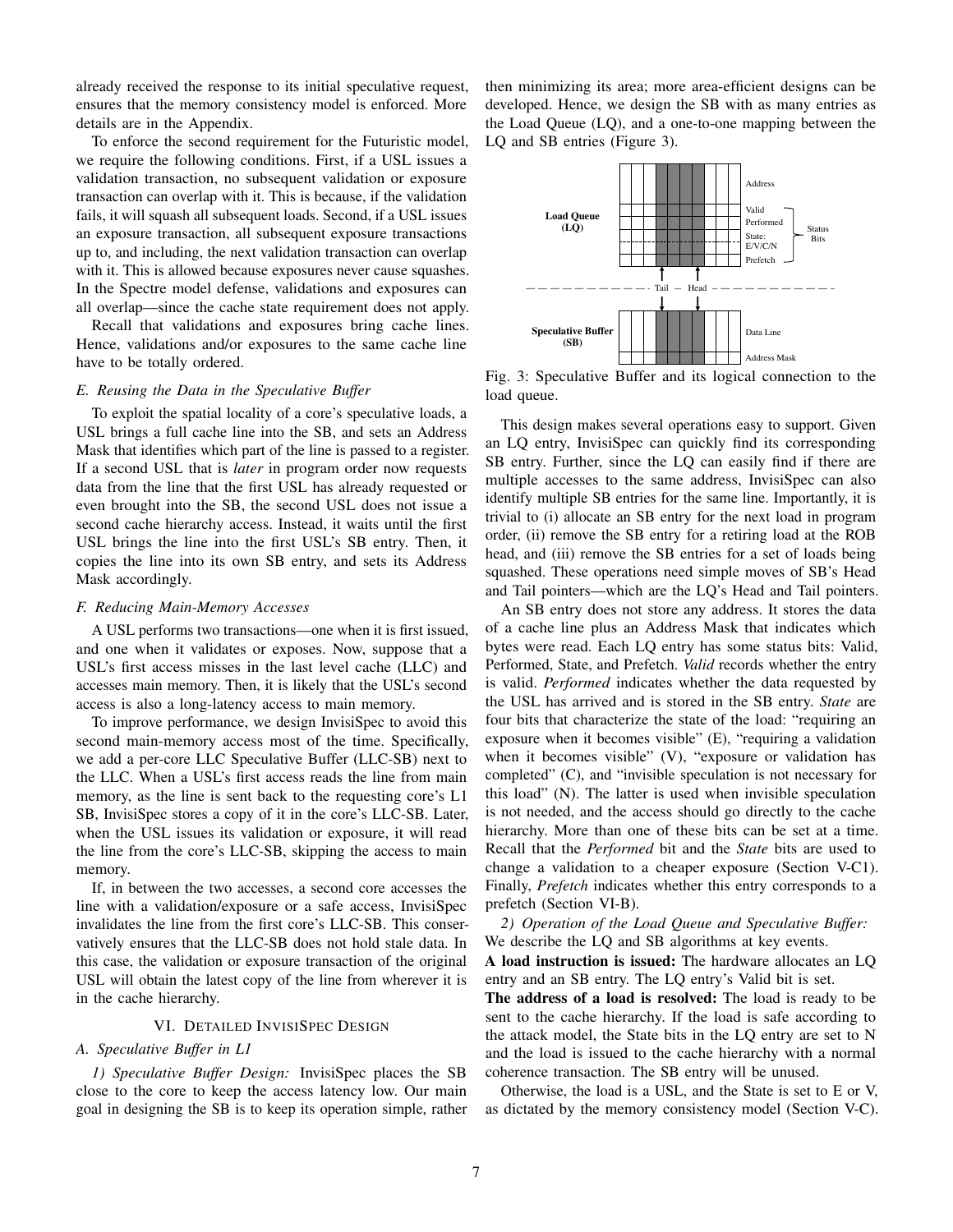The USL is issued to the cache hierarchy with a new *Spec-GetS* transaction. This transaction requests the line in an invisible mode, without changing any state in any cache. The address mask in the SB entry is set. More details on how *Spec-GetS* changes the coherence protocol are given in Section VI-E1.

Similar to conventional core designs, as a *Spec-GetS* request is issued, the hardware first tries to reuse any relevant local state. However, InvisiSpec reuses only state allocated by prior (in program order) instructions, to avoid creating new side channels (Section VII). Specifically, the LQ determines whether there is any prior load in the LQ that already requested the same line. If so, and if the line has been received by the SB, InvisiSpec obtains the line from the SB entry where it is, and copies it to the requesting USL's SB entry. If, instead, the line has not yet been received, the requesting USL modifies the prior load's MSHR waiting for the line, so that the line is also delivered to its own SB entry on arrival. If there is a pending request for the line by a later (in program order) load, the USL issues a *Spec-GetS* that allocates a new MSHR. Having multiple *Spec-GetS* in flight for the same address does not pose a problem because they do not change directory state (Section VI-E1).

Finally, if there is a prior store in the ROB to the same address, the store data is forwarded to the USL's destination register, and to the USL's SB entry. The Address Mask of the SB entry is set. Then, a *Spec-GetS* transaction is still issued to the cache hierarchy, while recording that, when the line is received, it should not overwrite the bytes in the SB entry that are marked by the Address Mask. We choose this design to treat all SB entries equally: they should contain the data line that their USLs have read speculatively.

The line requested by a USL arrives at the core: The line is copied to the SB entry of the requesting USL, and the requested bytes are passed to the USL's destination register—unless, as indicated above, the data has already been forwarded by a store. The Performed bit of the LQ entry is set. All these operations are performed for the potentially multiple USLs waiting for this line. These operations are performed no matter where the line comes from; in particular, it could come from the local L1 cache, which remains unchanged.

A USL reaches the visibility point: If the USL's State in the LQ is V, InvisiSpec issues a validation; if it is E, InvisiSpec issues an exposure. These transactions can also reuse MSHRs of earlier requests (in program order) to the same line.

The response to an exposure or validation arrives: The incoming line is saved in the local cache hierarchy as in regular transactions. If this was an exposure response, the requesting USL may or may not have retired. If it has not, InvisiSpec sets the USL's State to C. If this was a validation response, the USL has not retired and needs to be validated. The validation proceeds by comparing the bytes that were read by the USL with the same bytes in the incoming cache line. If they match, the USL's State is set to C; otherwise, the USL is squashed together with all the subsequent instructions. Squashing moves the LQ and SB tail pointer forward.

All these operations are performed for the potentially multiple USLs waiting for this line to become visible. At this

point, InvisiSpec also can perform the early squash operation of Section V-C2.

Note that, in IS-Spectre, squashing a USL can lead to squashing subsequent USLs that have already become visible. Squashing such USLs does not cause any security problem, because they are safe according to IS-Spectre, and so their microarchitectural side-effects can be observed.

An incoming cache line invalidation is received: In general, this event does not affect the lines in the SB; such lines are invisible to the cache coherence protocol. However, we implement the optimization of Section V-C2, where some USLs may be conservatively squashed. Specifically, the LQ is searched for any USL with the Performed bit set that has read from the line being invalidated, and that requires validation (i.e., its State is V). These USLs are conservatively squashed, together with their subsequent instructions. Of course, as in conventional cores, the incoming invalidation may affect other loads in the LQ that have brought lines into the caches.

A cache line is evicted from the local L1: Since the lines in the SB are invisible to the cache coherence protocol, they are unaffected. As in conventional cores, the eviction may affect other loads in the LQ that have brought lines into the caches.

*3) Primitive Operations:* Table III shows the primitive operations of the SB. Thanks to the SB design, all the operations are simple. Only the comparison of data in a validation is in the critical path.

| Operation                                  | How It is Done                                                                      | Comple-<br>xity? | Critical<br>Path? |
|--------------------------------------------|-------------------------------------------------------------------------------------|------------------|-------------------|
| Insert the data line<br>requested by a USL | Index the SB with the same<br>index as the LQ. Fill the entry                       | Low              | N <sub>0</sub>    |
| Validate an SB entry                       | Use the Address Mask to<br>compare the data in the SB<br>entry to the incoming data | Low              | Yes               |
| Copy one SB entry<br>to another            | Read the data from one entry<br>and write it to another                             | Low              | N <sub>0</sub>    |

TABLE III: Primitive operations of the SB.

## *B. Supporting Prefetching*

InvisiSpec supports software prefetch instructions. Such instructions follow the same two steps as a USL. The first step is an "invisible" prefetch that brings a line to the SB without changing any cache hierarchy state, and allows subsequent USLs to access the data locally. The second one is an ordinary prefetch that brings the line to the cache when the prefetch can be made visible. This second access is an exposure, since prefetches need not go through memory consistency checks.

To support software prefetches, InvisiSpec increases the size of a core's SB and, consequently, LQ. The new size of each of these structures is equal to the maximum number of loads and prefetches that can be supported by the core at any given time. InvisiSpec marks the prefetch entries in the LQ with a set *Prefetch* bit.

To be secure, InvisiSpec does not support speculative hardware prefetching. Only when a load or another instruction is made visible, can that instruction trigger a hardware prefetch.

## *C. Per-Core Speculative Buffer in the LLC*

InvisiSpec adds a per-core LLC-SB next to the LLC. Its purpose is to store lines that USLs from the owner core have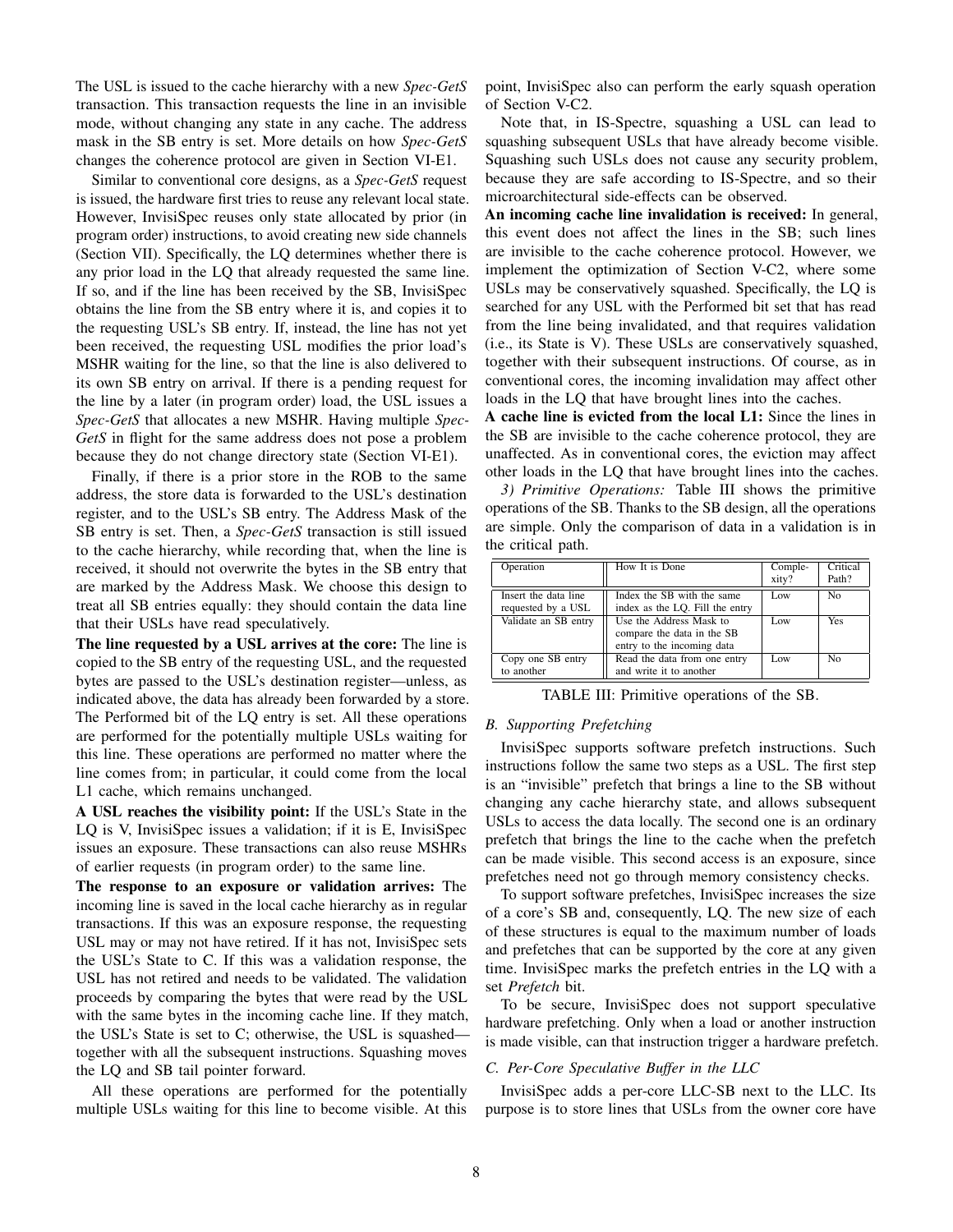requested from main memory, and to provide the lines when InvisiSpec issues the validations or exposures for the same loads—hence avoiding a second access to main memory.

To understand the LLC-SB design, consider the case of a USL that issues a request that will miss in the LLC and access the LLC-SB. However, before the USL receives the data, the USL gets squashed, is re-issued, and re-sends the request to the LLC-SB. First, for security reasons, we do not want the second request to use data loaded in the LLC-SB by a prior, squashed request (Section VII). Hence, InvisiSpec forbids a USL from obtaining data from the LLC-SB; if a USL request misses in the LLC, the request bypasses the LLC-SB and accesses main memory. Second, it is possible that the two USL requests get reordered on their way to the LLC-SB, which would confuse the LLC-SB. Hence, we add an Epoch ID to each core, which is a counter that the hardware increments every time the core squashes instructions. When a core communicates with its LLC-SB, it includes its Epoch ID in the message. With this support, even if two USL requests from different epochs are reordered in transit, the LLC-SB will know that, given two requests with different IDs, the one with the higher ID is the correct one.

We propose a simple design of the per-core LLC-SB, which can be easily optimized. It is a circular buffer with as many entries as the LQ, and a one-to-one mapping between LQ and LLC-SB entries. Each LLC-SB entry stores the data of a line, its address, and the ID of the epoch when the line was loaded. USL requests and validation/exposure messages contain the address requested, the index of the LLC-SB where the data should be written to or read from, and the current Epoch ID. With this design, the algorithm works as follows:

A USL request misses in the LLC: The request skips the LLC-SB and reads the line from memory. Before saving the line in the indexed LLC-SB entry, it checks the entry's Epoch ID. If it is higher than the request's own Epoch ID, the request is stale and is dropped. Otherwise, line, address, and Epoch ID are saved in the entry, and the line is sent to the core.

A validation/exposure request misses in the LLC: The request checks the indexed LLC-SB entry. If the address and Epoch ID match, InvisiSpec returns the line to the core, therefore saving a main memory access. Otherwise, InvisiSpec accesses main memory and returns the data there to the core. In both cases, InvisiSpec writes the line into the LLC, and invalidates the line from the LLC-SBs of all the cores (including the requesting core). This step is required to purge future potentially-stale data from the LLC-SBs (Section V-F). Invalidating the line from the LLC-SBs requires search, but is not in the critical path, as InvisiSpec does it in the background, as the line is being read from main memory and/or delivered to the requesting core.

A safe load misses in the LLC: The request skips the LLC-SB and gets the line from main memory. In the shadow of the LLC miss, InvisiSpec invalidates the line from the LLC-SBs of all the cores, as in the previous case. The line is loaded into the LLC.

# *D. Disabling Interrupts*

In IS-Future, the hardware can initiate a validation or exposure only when the USL becomes either (i) non-speculative because it reaches the ROB head or (ii) speculative nonsquashable by any earlier instruction. If we wait until the load reaches the ROB head to start the validation, the pipeline may stall. Therefore, it is best to initiate the validation as soon as the load becomes speculative non-squashable. As indicated in Section V-A1, speculative non-squashable loads are loads that, while not at the ROB head, are preceded in the ROB only by instructions that cannot be squashed by any of the squashing events in Table I for Futuristic. As shown in the table, one of the squashing events is interrupts. Therefore, to make a load speculative non-squashable, interrupts need to be delayed from the time that the load would otherwise be speculative non-squashable, until the time that the load reaches the ROB head.

To satisfy this condition, InvisiSpec has the ability to automatically, transparently, and in hardware disable interrupts for very short periods of time. Specifically, given a USL, when the hardware notices that none of the instructions earlier than the USL in the ROB can be squashed by any of the squashing events in Table I for Futuristic except for interrupts, the hardware disables interrupts. The validation or exposure of the USL can then be initiatiated. As soon as the USL reaches the head of the ROB, interrupts are automatically enabled again. They remain enabled for at least a minimum period of time, to ensure that interrupts are not starved.

# *E. Other Implementation Aspects*

*1) Changes to the Coherence Protocol:* InvisiSpec adds a new *Spec-GetS* coherence transaction, which obtains a copy of the latest version of a cache line from the cache hierarchy without changing any cache or coherence states. For instance, in a directory protocol, a *Spec-GetS* obtains the line from the directory if the directory owns it; otherwise, the directory forwards the request to the owner, which sends a copy of the line to the requester. The directory does not order forwarded *Spec-GetS* requests with respect to other coherence transactions, to avoid making any state changes. For this reason, if a forwarded *Spec-GetS* arrives at a core after the core has lost ownership of the line, the *Spec-GetS* is bounced back to the requester, which retries. The requesting USL cannot starve as a result of such bounces, because eventually it either gets squashed or becomes safe. In the latter case, it then issues a standard coherence transaction.

*2) Atomic Instructions:* Since an atomic instruction involves a write, InvisiSpec does not execute them speculatively. Execution is delayed as in current processors.

*3) Securing the D-TLB:* To prevent a USL from observably changing the D-TLB state, InvisiSpec uses a simple approach. First, on a D-TLB miss, it delays serving it via a page table walk until the USL reaches the point of visibility. If the USL is squashed prior to that point, no page table walk is performed. Second, on a D-TLB hit, any observable TLB state changes such as updating D-TLB replacement state or access/dirty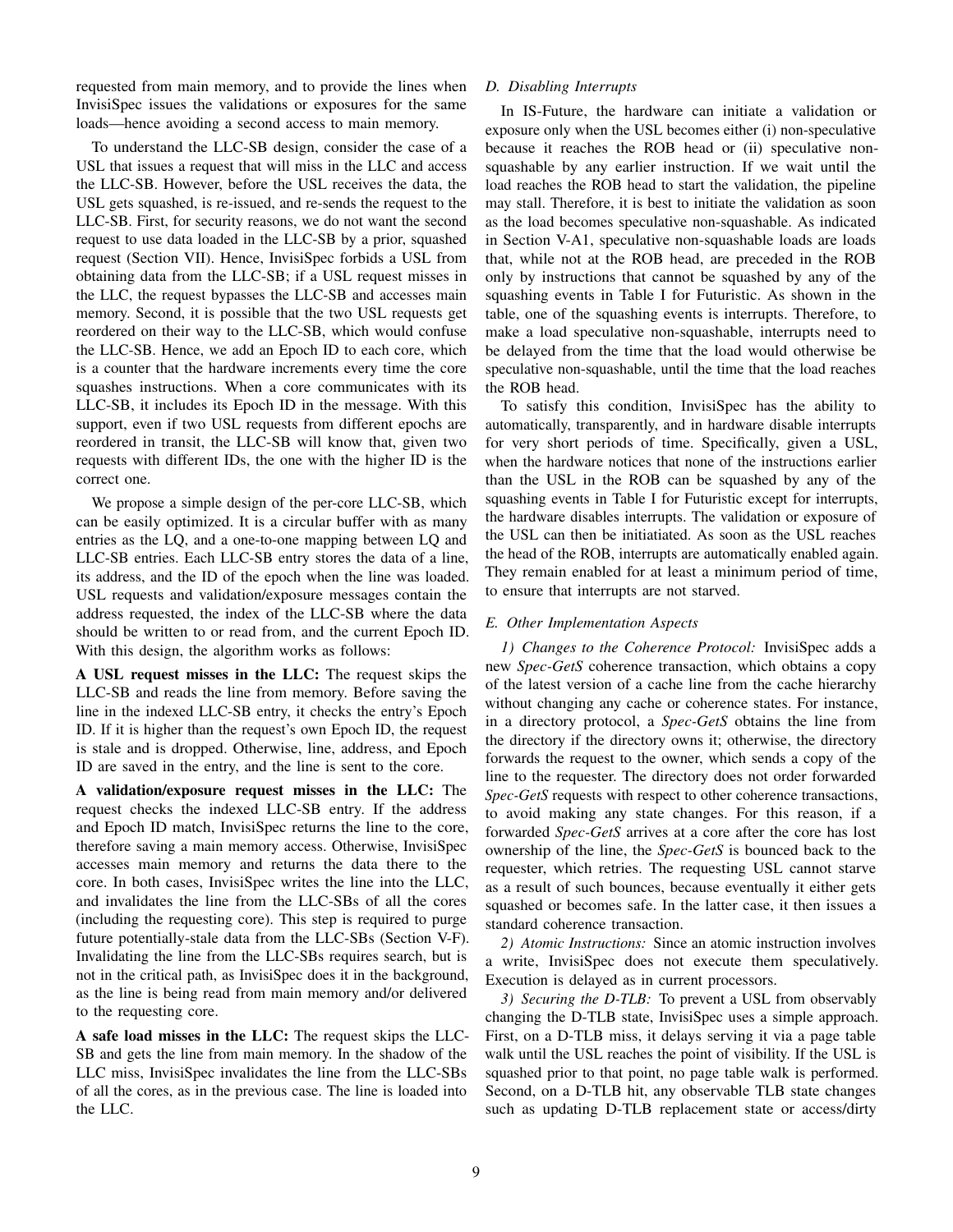bits are delayed to the USL's point of visibility. A more sophisticated approach would involve using an SB structure like the one used for the caches.

*4) No ABA Issues:* In an ABA scenario, a USL reads value A into the SB, and then the memory location changes to B and back to A prior to the USL's validation. An ABA scenario does not violate the memory model in an InvisiSpec validation.

#### VII. SECURITY ANALYSIS

InvisiSpec's SB and LLC-SB do not create new side channels. To see why, we consider the ways in which a transient, destined to be squashed USL (i.e., the *transmitter*) could try to speed up or slow down the execution of a load that later retires (i.e., the *receiver*). We note that if this second load is also squashed, there is no security concern, since a squashed load does not have side effects, and hence does not pose a threat.

Speeding up. The transmitter could attempt to speed up the receiver's execution by accessing the same line as the receiver, so that the latter would get its data with low latency from the SB or LLC-SB entry allocated by the transmitter. For this to happen, the transmitter has to execute before the receiver. In the following, we show that this side channel cannot happen. To see why, consider the two possible cases:

*a) The transmitter comes before the receiver in program order:* In this case, the receiver has to be issued after the transmitter is actually squashed. Otherwise, the receiver would be squashed at the same time as the transmitter is. However, when the transmitter is squashed, its entries in the SB and LLC-SB become unusable by a later request: the SB entry's Valid bit is reset, and the LLC-SB entry's Epoch ID tag becomes stale, as the receiver gets a higher Epoch ID. As a result, the receiver cannot reuse any state left behind by the transmitter.

*b) The transmitter comes after the receiver in program order:* This is the case when, because of out-of-order execution, the transmitter has already requested the line (and maybe even loaded it into its own SB or LLC-SB entries) by the time the receiver requests the line. The receiver could be sped-up only if it could leverage the transmitter's earlier request or buffered data. However, InvisiSpec does not allow a load (USL or otherwise) to reuse any state (e.g., state in an SB entry or in an MHSR entry) allocated by a USL that is later in program order. Instead, the receiver issues its own request to the cache hierarchy (Section VI-A2) and is unaffected by the transmitter. For the LLC-SB, the only state reuse allowed occurs when a validation/exposure for a load reuses the entry left by the *Spec-GetS* request of the same load.

Slowing down. The transmitter could attempt to slow down the receiver's execution by allocating all the entries in one of the buffers. But recall that the receiver must retire for the slow-down to be observable. Therefore, the receiver must come before the transmitter in program order. However, SB and LLC-SB entries are allocated at issue time, due to their correspondence to LQ entries. Therefore, allocation of SB or LLC-SB entries by the later transmitter cannot affect the allocation ability of the earlier receiver. Finally, contention on other resources, such as MSHRs or execution units, could slow

down the receiver, but such side channels are considered out of scope in this paper (Section III-B).

## VIII. EXPERIMENTAL SETUP

To evaluate InvisiSpec, we modify the Gem5 [33] simulator, which is a cycle-level simulator with support for modeling the side effects of squashed instructions. We run individual SPECInt2006 and SPECFP2006 applications [34] on a single core, and multi-threaded PARSEC applications [35] on 8 cores. For SPEC, we use the *reference* input size and skip the first 10 billion instructions; then, we simulate for 1 billion instructions. For PARSEC we use the *simmedium* input size and simulate the whole region-of-interest (ROI). Table IV shows the parameters of the simulated architecture. When running a SPEC application, we only enable one bank of the shared cache.

| Parameter                   | <b>Value</b>                                                |
|-----------------------------|-------------------------------------------------------------|
| Architecture                | 1 core (SPEC) or 8 cores (PARSEC) at 2.0GHz                 |
| Core                        | 8-issue, out-of-order, no SMT, 32 Load Queue entries, 32    |
|                             | Store Queue entries, 192 ROB entries, Tournament            |
|                             | branch predictor, 4096 BTB entries, 16 RAS entries          |
| Private L1-I Cache          | 32KB, 64B line, 4-way, 1 cycle round-trip (RT) lat., 1 port |
| Private L1-D Cache          | 64KB, 64B line, 8-way, 1 cycle RT latency, 3 Rd/Wr ports    |
| Shared L <sub>2</sub> Cache | Per core: 2MB bank, 64B line, 16-way, 8 cycles RT local     |
|                             | latency, 16 cycles RT remote latency (max)                  |
| <b>Network</b>              | $4 \times 2$ mesh, 128b link width, 1 cycle latency per hop |
| Coherence Protocol          | Directory-based MESI protocol                               |
| <b>DRAM</b>                 | RT latency: $50$ ns after L2                                |

TABLE IV: Parameters of the simulated architecture.

We model the 5 processor configurations shown in Table V: *Base* is a conventional, insecure processor, *Fe-Sp* inserts a fence after every indirect/conditional branch, *IS-Sp* is InvisiSpec-Spectre, *Fe-Fu* inserts a fence before every load, and *IS-Fu* is InvisiSpec-Future. We model both TSO and RC.

| <b>Names</b> |                    | Configurations                                         |  |  |  |  |  |
|--------------|--------------------|--------------------------------------------------------|--|--|--|--|--|
| Base         | UnsafeBaseline     | Conventional, insecure baseline processor              |  |  |  |  |  |
| Fe-Sp        | Fence-Spectre      | Insert a fence after every indirect/conditional branch |  |  |  |  |  |
| $IS-Sp$      | InvisiSpec-Spectre | USL modifies only SB, and is made visible after        |  |  |  |  |  |
|              |                    | all the preceding branches are resolved                |  |  |  |  |  |
| $Fe$ - $Fu$  | Fence-Future       | Insert a fence before every load instruction           |  |  |  |  |  |
| $IS-Fu$      | InvisiSpec-Future  | USL modifies only SB, and is made visible when it      |  |  |  |  |  |
|              |                    | is either non-speculative or spec non-squashable       |  |  |  |  |  |

TABLE V: Simulated processor configurations.

In InvisiSpec-Future, a USL is ready to initiate a validation/ exposure when the following is true for all the instructions before the USL in the ROB: (i) they cannot suffer exceptions anymore, (ii) there are no unresolved control-flow instructions, (iii) all stores have retired into the write buffer, (iv) all loads have either finished their validation or initiated their exposure transaction, and (v) all synchronization and fence instructions have completed. At that point, we temporarily disable interrupts and initiate the validation/exposure. These are slightly more conservative conditions than those listed in Table I for Futuristic.

## IX. EVALUATION

## *A. Proof-of-Concept Defense Analysis*

We evaluate the effectiveness of InvisiSpec-Spectre at defending against the attack in Figure 1. We set the secret value V to 84. After triggering the misprediction in the victim, the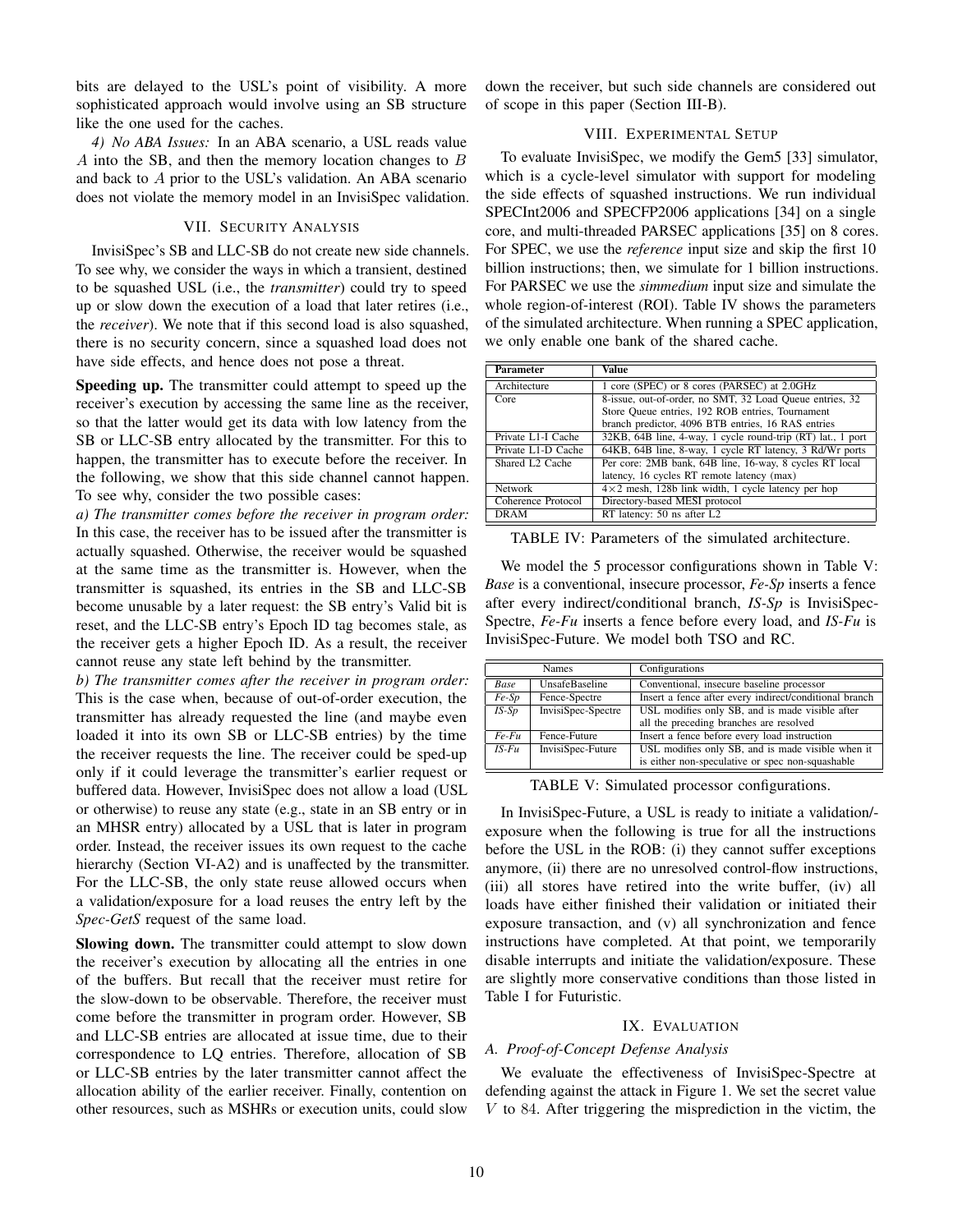

Fig. 4: Normalized execution time of the SPEC applications on the 5 different processor configurations.

attacker scans array B and reports the access latency. Figure 5 shows the median access latency for each cache line measured by the attacker after 100 times.



Fig. 5: Access latency measured in the code of Figure 1.

From the figure, we see that under *Base*, the attacker can obtain the secret value. Only the access to the line corresponding to the secret value hits in the caches, and takes less than 40 cycles. All the other accesses go to main memory, and take over 150 cycles. However, with *IS-Sp*, the attack is successfully thwarted. All the accesses to all the lines go to main memory because loads in the mispredicted path of a branch do not change the cache state, and the SB does not leak information from squashed loads as discussed in Section VII.

# *B. Performance Evaluation of the SPEC Applications*

Execution time. Figure 4 compares the execution time of the SPEC applications on the 5 processor configurations of Table V. From left to right, we show data for each application under TSO, for the average application under TSO, and for the average under RC (*RC-Average*). Each set of bars is normalized to *Base*.

If we focus on the fence-based solutions, we see that they have high overhead. Under TSO, the average execution time of *Fe-Sp* and *Fe-Fu* is 88% and 246% higher, respectively, than *Base*. The overhead of InvisiSpec is very small. Under TSO, the average execution time of *IS-Sp* and *IS-Fu* is 7.6% and 18.2% higher, respectively, than *Base*.

There are three main reasons for the slowdowns of *IS-Sp* and *IS-Fu*: validation stalls, TLB miss stalls, and contention due to two accesses per load. We consider each of them in turn.

For *IS-Sp* and *IS-Fu*, the figure shows the contribution of the stall caused by validation operations. However, such stalls are so small that they cannot be seen in the figure. The reason is that most of the validations hit in the L1 cache and are served quickly.

In *IS-Sp*, the application with the highest execution overhead is *omnetpp* (around 80%). The main reason is that *omnetpp* suffers many TLB misses. In *Base*, TLB misses are not delayed, as they are served speculatively. In contrast, in *IS-Sp* and *IS-Fu*, TLB misses are not served until the corresponding USL reaches its visibility point.

In some applications, a high rate of cache-missing USLs, many inducing two cache hierarchy accesses, causes contention in the cache hierarchy and slows down execution. Specifically, in *IS-Fu*, applications with a high number of L1 misses per kiloinstruction, such as *libquantum* and *GemsFDTD*, have some of the highest execution time increase (around 40-50%). These applications have about 30 L1 misses per kilo-instruction.

In RC, the trends are similar. The average execution time in *IS-Sp* and *IS-Fu* is 8.2% and 16.8% higher than in *Base*.

Network traffic. We record the network traffic, measured as the total number of bytes transmitted between caches, or between cache and main memory. Figure 6 compares the traffic in the 5 processor configurations of Table V. The bars are organized as in Figure 4. For *IS-Sp* and *IS-Fu*, we also show the fraction of the traffic induced by USLs (*SpecLoad*) and exposures/validations. The rest of the bar is due to nonspeculative accesses.

Under TSO, the average network traffic in *IS-Sp* and *IS-Fu* is 35% and 59% higher, respectively, than *Base*. The traffic increase is about the same under RC.

The higher traffic in *IS-Sp* and *IS-Fu* is due to the combination of the impact of the USLs (*SpecLoad*) and of the exposures/validations. In some applications such as *sjeng*, the traffic without exposures/validations is already substantially higher than *Base*. The reason is that these applications have a high branch misprediction rate, and a given load may be squashed multiple times in a row  $\frac{d}{dx}$  if it is in the shadow of other mispredicted branches. In *IS-Sp* and *IS-Fu*, every time that a given USL is re-issued to the same address after its squash, it creates traffic; in *Base*, re-issuing a load to the same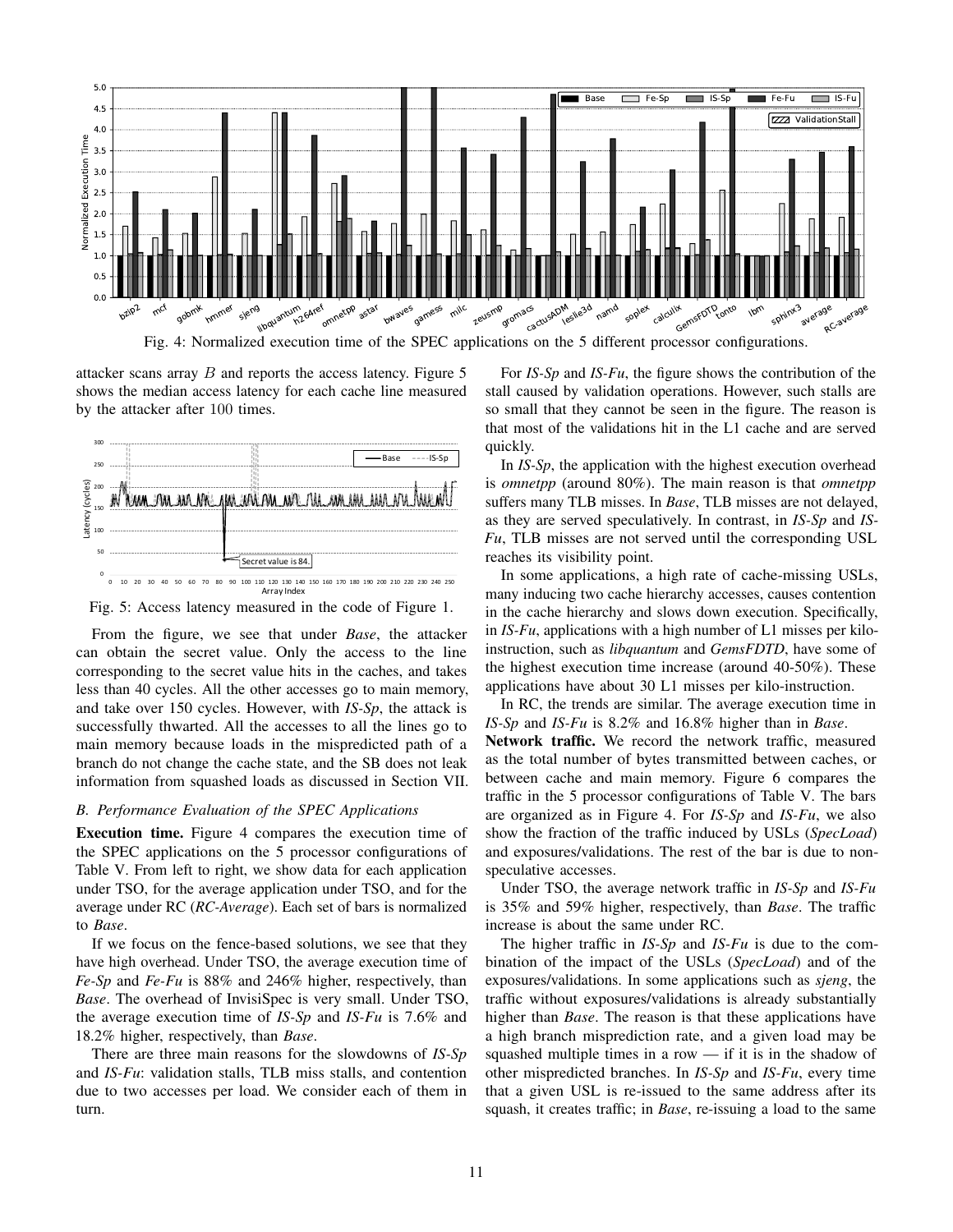

Fig. 6: Normalized interconnection network traffic of the SPEC applications on the 5 different processor configurations.

address after its squash creates no network traffic. This is the reason some applications have a large *SpecLoad* category.

In applications with a large *SpecLoad* category, the *Expose/- Validate* category is usually small. The reason is that, by the time a USL is squashed for its last time, it may be reissued as a non-speculative load, and not require exposure/validation.

On average, the traffic in *Fe-Sp* and *Fe-Fu* is like in *Base*. Intuitively, it should be lower than *Base* because *Fe-Sp* and *Fe-Fu* do not execute speculative instructions. In reality, it can be shown that, while the data traffic is lower, the instruction traffic is higher, and the two effects cancel out. The reason is that our simulation system still *fetches* speculative instructions (since this paper only focuses on the data cache hierarchy), without executing them. Fences in the pipeline cause a larger volume of instructions fetched in mispredicted branch paths.

## *C. Performance Evaluation of the PARSEC Applications*

Execution time. Figure 7 shows the normalized execution time of the PARSEC applications on our 5 processor configurations. The figure is organized as in Figure 4. We see that, under TSO, *IS-Sp* decreases the average execution time over *Base* by 0.8%, and *IS-Fu* increases it by 13.7%. Under RC, *IS-Sp* and *IS-Fu* increase the average execution time over *Base* by 3.0% and 14.8%, respectively. These slowdowns are smaller than in the SPEC programs.



Fig. 7: Normalized execution time of the PARSEC applications.

From Figure 7, we again see that validation stalls in *IS-Sp* and *IS-Fu* are negligible. The main reason for the slowdowns in most applications is the resource contention caused by two accesses per speculative load. However, among all of the applications, *blackscholes* and *swaptions* are faster under *IS-Sp* and *IS-Fu* than under *Base*. This effect occurs because of a reduction in the number of pipeline squashes due to the eviction of cache lines from the L1 cache. Specifically, in *Base*, we model existing processors, which conservatively squash any in-flight load upon receiving an invalidation message for the line read by the load, or upon evicting the line read by the load from the L1 cache. In contrast, our InvisiSpec design does not squash the pipeline on reception of an invalidation for the line read by a load marked as only needing *exposure*, or on eviction from the L1 of the line read by a load marked as only needing *exposure*.

This is a correct implementation that saves InvisiSpec many squashes. For example, *blackscholes* suffers from more than 2M squashes due to L1 evictions in *Base*, while few occur in *IS-Sp* and *IS-Fu*. *swaptions* has more than 5 times more squashes due to L1 evictions in *Base* than in *IS-Sp* and *IS-Fu*. Excluding *blackscholes* and *swaptions*, under TSO, *IS-Sp* and *IS-Fu* increase the average execution time of the applications by 8% and 24%, respectively, over *Base*.

We also see that *Fe-Sp* and *Fe-Fu* increase the average execution time over *Base* by a substantial 67% and 190%, respectively, under TSO. Higher numbers are seen under RC. Network traffic. Figure 8 shows the normalized traffic of the PARSEC applications in our 5 configurations. The figure is organized as usual. The *IS-Sp* and *IS-Fu* bars are broken down into traffic induced by USLs (*SpecLoad*), by exposures/ validations, and by non-speculative accesses (the rest of the bar).



Fig. 8: Normalized network traffic of the PARSEC applications.

On average, *Fe-Sp* and *Fe-Fu* have less traffic than *Base*. The main reason is that they do not execute speculative instructions.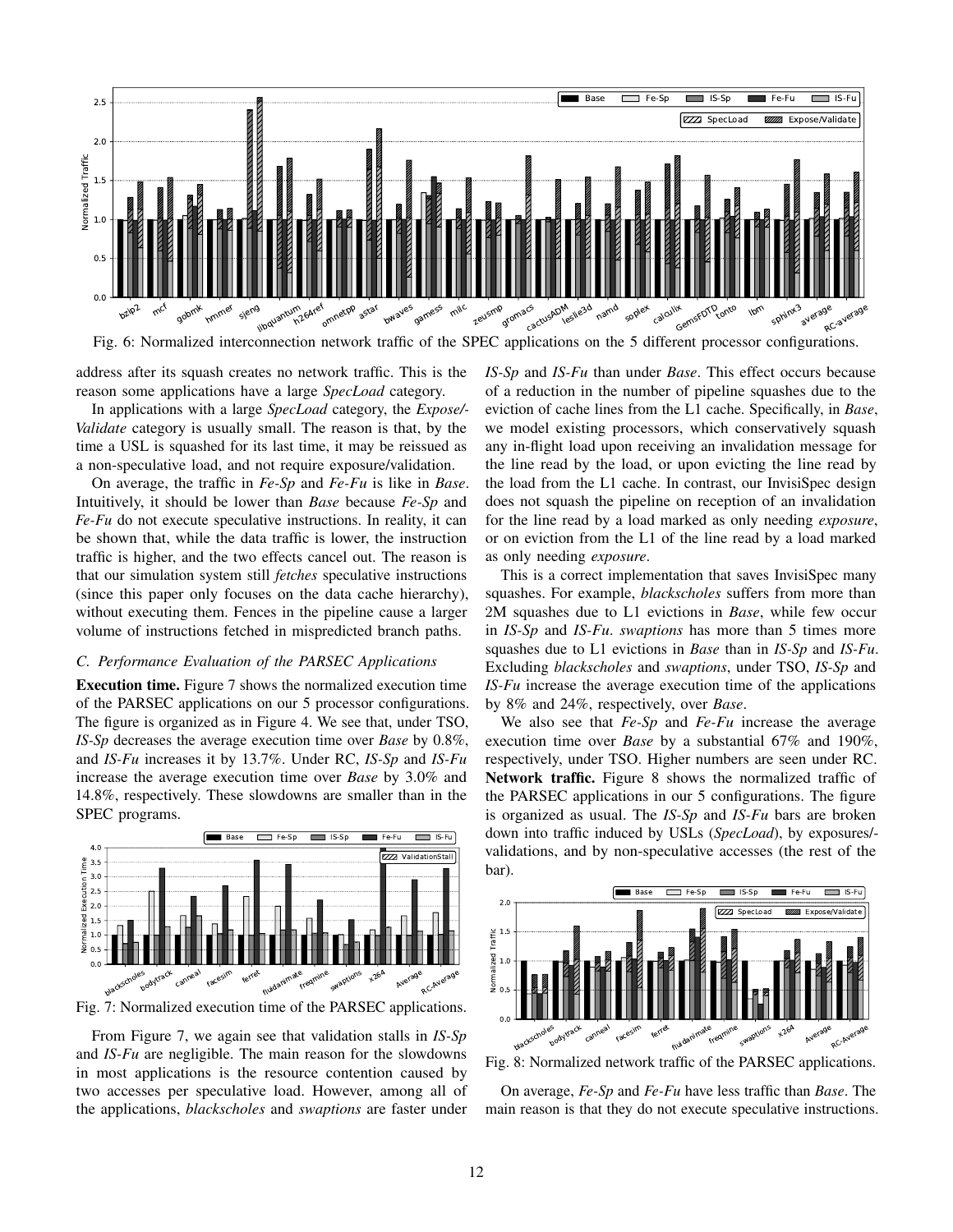|      | Exposures and Validations |      |                      |            |             | # Squashes  |                 | Reason for Squash $(\%)$ |               |               |           |             | -SB               |            | LLC-SB Hit Rate |          |                   |                    |       |
|------|---------------------------|------|----------------------|------------|-------------|-------------|-----------------|--------------------------|---------------|---------------|-----------|-------------|-------------------|------------|-----------------|----------|-------------------|--------------------|-------|
|      | Application               |      |                      | $% L1$ Hit |             | $% L1$ Miss |                 | Per                      |               | <b>Branch</b> |           | Consistency |                   | Validation |                 | Hit Rate |                   | in Validations and |       |
|      | $%$ Exposures<br>Name     |      | Validations          |            | Validations |             | 1M Instructions |                          | Misprediction |               | Violation |             | Failure           |            | (%              |          | Exposures $(\% )$ |                    |       |
|      |                           | Sp   | Fu                   | $S_{D}$    | Fu          | Sp.         | Fu              | Sp.                      | Fu            | Sp            | Fu        | Sn          | Fu                | Sn         | Fu              | $S_{D}$  | Fu                | $S_{D}$            | Fu    |
|      | sjeng                     | 26.6 | 37.5                 | 68.9       | 62.5        | 4.4         | 0.0             | 73.752                   | 73.996        | 100.0         | 100.0     | 0.0         | 0.0               | 0.0        | 0.0             | 0.0      | 0.0               | 100.0              | 99.7  |
|      | libquantum                | 13.9 | 13.4                 | 0.1        | 0.0         | 86.0        | 86.6            |                          |               | 100.0         | 100.0     | 0.0         | 0.0               | 0.0        | 0.0             | 5.6      | 5.4               | 100.0              | 100.0 |
| SPE) | omnetpp                   | 43.9 | 44.9                 | 47.0       | 46.9        | 9.1         | 8.2             | 15.890                   | 16.139        | 100.0         | 100.0     | 0.0         | 0.0               | 0.0        | 0.0             | 4.8      | 4.4               | 100.0              | 100.0 |
|      | Average                   | 14.7 | 15.7                 |            | 73.3        | (4.0)       | 11.0            | 14.816                   | 14.905        | 97.1          | 97.4      | 2.9         | 2.6               | 0.0        | 0.0             | 0.6      | .9                | 99.9               | 99.8  |
|      | bodytrack                 | 4.2  | $\sim$ $\sim$<br>3.3 | 87.3       | 90.5        | 8.5         | 6.2             | 1.974                    | .735          | 95.4          | 94.3      | 4.6         |                   | 0.0        | 0.0             | 0.5      | 0.8               | 99.7               | 99.4  |
| SE   | fluidanimate              | 6.4  | 6.7                  | 92.9       | 92.4        | 0.7         | 0.9             | 4.961                    | 4.983         | 99.8          | 99.9      | 0.2         | 0.1               | 0.0        | 0.0             | 0.1      | 3.5               | 100.0              | 99.9  |
|      | swaptions                 | 4.5  | 5.6                  | 88.0       | 92.3        | 7.5         | $\sim$<br>z.,   | 4.556                    | 4.724         | 61.8          | 62.4      | 38.2        | $\overline{37.6}$ | 0.0        | 0.0             | 3.5      | 0.8               | 99.6               | 98.8  |
|      | Average                   | 9.0  | 6.8                  | 83.7       | 87.8        | 7.3         | 5.4             | 4,527                    | 4.524         | 87.7          | 87.7      | 12.3        | 12.3              | 0.0        | 0.0             | L.C      | $\sim$<br>2.4     | 99.3               | 99.5  |

TABLE VI: Characterization of InvisiSpec's operation under TSO. Sp and Fu stand for *IS-Sp* and *IS-Fu*.

Under TSO, *IS-Sp* and *IS-Fu* increase the traffic by an average of 13% and 33%, respectively, over *Base*. Slightly higher numbers are observed under RC.

Generally, *IS-Sp* and *IS-Fu* have higher traffic than *Base*. However, in two applications—*blackscholes* and *swaptions* the traffic is lower in the InvisiSpec-based configurations (and in the fence-based ones) than in *Base*. The reason is that, as mentioned before, these two applications have more pipeline squashes due to L1 evictions in *Base*. This leads to more memory accesses being re-executed, resulting in higher traffic.

## *D. Characterization of InvisiSpec's Operation*

Table VI shows some statistics related to InvisiSpec's operation under TSO. It shows data on 3 SPEC applications, the average of SPEC, 3 PARSEC applications, and the average of PARSEC. Columns 3-8 break down the total number of exposures and validations into exposures, validations that hit in the L1 cache, and validations that miss in the L1 cache. We see that a modest fraction of the transactions are exposures (e.g., 16% in SPEC and 7% in PARSEC for *IS-Fu*). Further, a big fraction are validations that hit in L1 (e.g., 73% in SPEC and 88% in PARSEC for *IS-Fu*). This is why overall validation stall is negligible.

Columns 9-10 show the number of squashes per  $1M$ instructions. On average, PARSEC applications have a lower squash rate than SPEC applications. Columns 11-16 break down these events into the reason for the squash: branch misprediction, consistency violation, and validation failure. The large majority are caused by branch mispredictions (e.g., 97% in SPEC and 88% in PARSEC for *IS-Fu*), and only a few by consistency violations (e.g., 2.6% in SPEC and 12% in PARSEC for *IS-Fu*). There are practically no validation failures.

Columns 17-20 show the hit rates in the L1-SB, and in the LLC-SB. The LLC-SB hit rates only apply to validations and exposures. On average, L1-SB hit rates are very low (1.9% in SPEC and 2.4% in PARSEC for *IS-Fu*), while LLC-SB hit rates are very high (99.8% in SPEC and 99.5% in PARSEC for *IS-Fu*). High LLC-SB hit rates boost performance.

To give an idea of the range of values observed, the table also shows data for a few individual applications. Finally, we collected the same statistics under RC. Under RC, there are practically no validations (i.e., practically all are exposures). Further, there are very few consistency violations, and practically all the squashes are due to branch mispredictions.

## *E. Estimating Hardware Overhead*

InvisiSpec adds two main per-core structures, namely, the L1-SB (a cache) and the LLC-SB (a CAM). We use CACTI 5 [36] to estimate, at 16nm, their area, access time, dynamic read and write energies, and leakage power. These estimates, shown in Table VII, do not include their random logic. Overall, these structures add modest overhead.

| Metric                    | $L1-SB$ | LLC-SB |
|---------------------------|---------|--------|
| Area $(mm2)$              | 0.0174  | 0.0176 |
| Access time $(ps)$        | 97.1    | 97.1   |
| Dynamic read energy (pJ)  | 44      | 44     |
| Dynamic write energy (pJ) | 43      | 43     |
| Leakage power (mW)        | 0.56    | 0.61   |

TABLE VII: Per-core hardware overhead of InvisiSpec.

## X. RELATED WORK

Concurrent to our work, SafeSpec [37] proposes to defend against speculative execution attacks via a shadow structure that holds speculative state for caches and TLBs. This structure is similar to our SB in InvisiSpec. However, SafeSpec does not handle cache coherence or memory consistency model issues and, therefore, cannot support multithreaded workloads. Renau [38] provides a classification of side channel leaks that result from different predictors present in typical highperformance cores. He also lists several high-level ideas on how to protect from speculative time leaks, such as avoiding or fixing speculative updates. InvisiSpec is different in that it is a concrete and highly-detailed solution. There have been other proposals to defend against speculative execution attacks [39], [6], [40]. As discussed in Section I, they all have performance, usability, or completeness issues. Further, none of the schemes considers Futuristic attacks.

Existing defense mechanisms against cache-based side channel attacks are insufficient to defeat speculative execution attacks. Cache partition techniques [41], [42], [43] work in cross-core or SMT settings, but cannot deal with the samethread setting (Section III), because they only block cache interference between different processes or security domains. Other mechanisms, such as Catalyst [44] and StealthMem [45], prevent an attacker from observing a victim's access patterns on a secure-sensitive region. Such protections are likely ineffective in speculative execution attacks, where accesses are unlikely to be within the selected security-sensitive region—e.g., outof-bounds array accesses.

Martinez et al. [46] and Bell and Lipasti [30] identify conditions for an instruction to retire early. We use their ideas.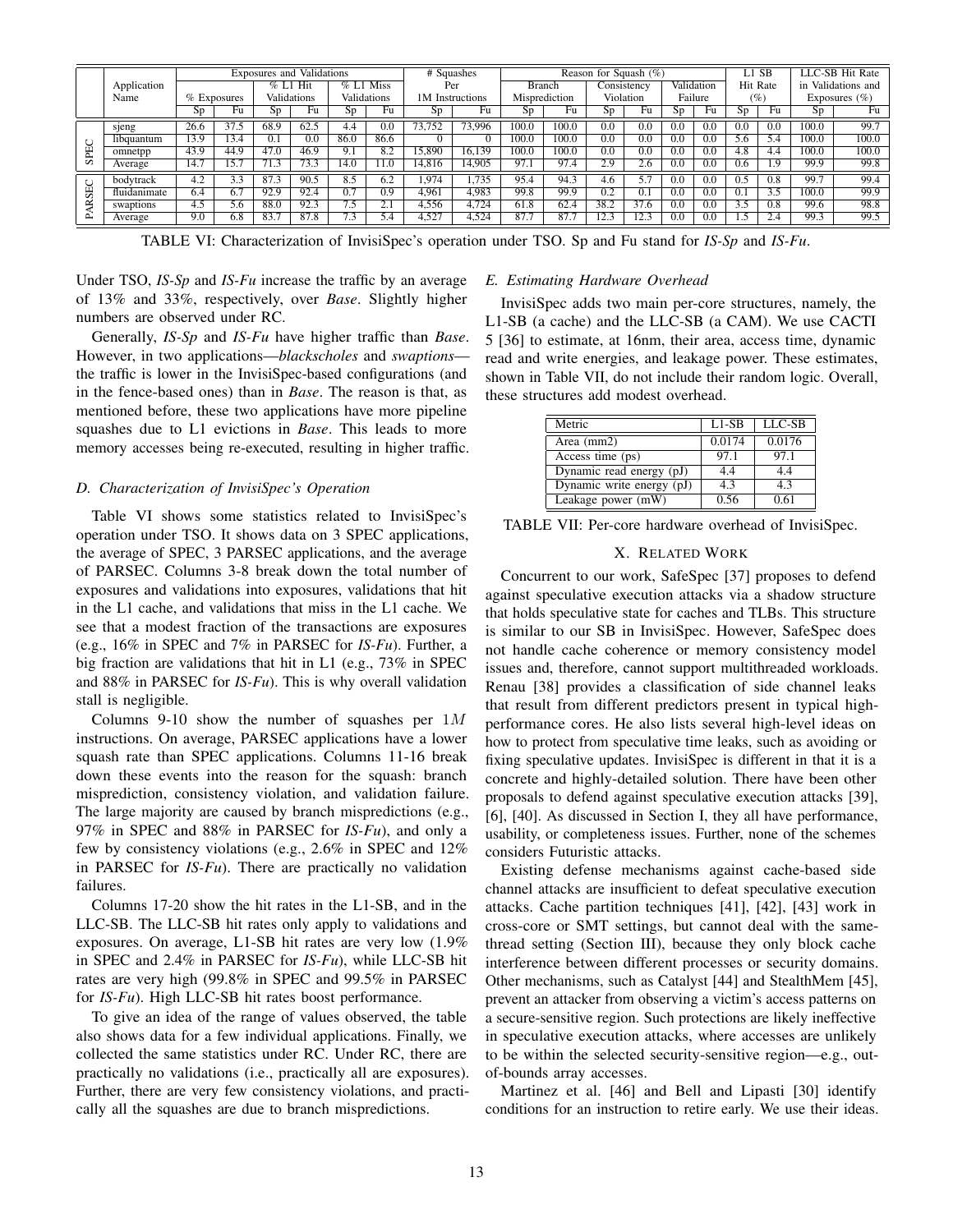In addition, Cain and Lipasti [31] propose to enforce memory consistency by re-executing loads prior to retirement. This is somewhat similar to InvisiSpec's validation technique. However, in their design, there is no equivalent to an exposure. Further, all of their loads modify the cache.

## XI. CONCLUSION AND FUTURE WORK

This paper presented InvisiSpec, a novel approach to defend against hardware speculation attacks in multiprocessors by making speculation invisible in the data cache hierarchy. In InvisiSpec, unsafe speculative loads read data into a speculative buffer, without modifying the cache hierarchy. When the loads are safe, they are made visible to the rest of the system through validations or exposures. We proposed an InvisiSpec design to defend against Spectre-like attacks, and one to defend against futuristic attacks where any speculative load may pose a threat. Our evaluation showed that, under TSO, using fences to defend against Spectre attacks slows down execution by 82% relative to a conventional, insecure processor; InvisiSpec reduces the execution slowdown to only 5%. Using fences to defend against futuristic attacks slows down execution by 231%; InvisiSpec reduces the slowdown to only 17%.

Our current work involves improving InvisiSpec to reduce its execution overhead. One direction involves leveraging the fact that many loads can be proven safe in advance, and do not require InvisiSpec's hardware. A second one involves redesigning InvisiSpec's mechanisms to be more aggressive.

## ACKNOWLEDGMENTS

This work was funded in part by NSF under grant CCF-1725734. Adam Morrison is supported in part by Len Blavatnik and the Blavatnik Family Foundation.

#### APPENDIX: ORDERING OF VALIDATIONS AND EXPOSURES

Validation and exposure transactions have to be initiated in program order to guarantee that TSO memory consistency is maintained. To see why, recall that the only load-load reordering that leads to an observable violation of TSO is one in which two loads from processor P1, which in program order are  $ld(y)$ first and  $ld(x)$  second, interact with two stores from other processors,  $st(x)$  and  $st(y)$ , such that they end up being globally ordered in a cycle as:  $ld(x) \rightarrow st(x) \rightarrow st(y) \rightarrow ld(y)$  [47]. In other words,  $ld(x)$  reads a value that gets overwritten by  $st(x)$ ,  $st(y)$  is globally ordered after  $st(x)$ , and  $ld(y)$  reads the value stored by  $st(y)$ . We now prove that such global order is not possible.

We start by defining what it means for a load  $ld(x)$  to be ordered between two writes to the same variable as in the expression  $st(x) \rightarrow ld(x) \rightarrow st'(x)$ . In InvisiSpec, the  $ld(x)$ can be of one of three types: (i) a safe load, (ii) an unsafe speculative load (USL) that is followed by an exposure, or (iii) a USL that is followed by a validation. For type (i), the order expression above is clear. For type (ii), the  $ld(x)$  in the expression is the USL access and not the exposure access, since the data returned by the exposure never reaches the pipeline. Finally, for type (iii), the  $ld(x)$  in the expression is the validation access and not the USL access, since the

data returned by the validation is the one that confirms the correctness of the transaction.

To prove that the cycle  $ld(x) \rightarrow st(x) \rightarrow st(y) \rightarrow ld(y)$ is impossible, we consider nine cases, namely the first load  $ld(y) \in \{ \text{safe}, \text{USL with exposure}, \text{USL with validation} \}$  and the second load  $ld(x) \in \{\text{safe}, \text{USL with exposure}, \text{USL with}\}$ validation}. We consider each case in turn.

- 1)  $ld(x)$  is safe. In this case, the first load  $ld(y)$  can only be safe. Further, when both  $ld(y)$  and  $ld(x)$  are safe, the conventional architecture design ensures that the cycle cannot be formed.
- 2)  $ld(x)$  is a USL with validation. This is impossible because if  $ld(x)$ 's validation did read a value that got overwritten by  $st(x)$  before  $ld(y)$  committed, the resulting invalidation would squash  $ld(x)$ .
- 3)  $ld(x)$  is a USL with exposure and  $ld(y)$  is safe. This case cannot create a cycle because the condition for  $ld(x)$  to be a USL with exposure is that  $ld(y)$ 's read must have received its requested data before  $ld(x)$  reads.
- 4)  $ld(y)$  and  $ld(x)$  are both USLs with exposures. This case cannot create a cycle for the same reason as Case 3.
- 5)  $ld(x)$  is a USL with exposure and  $ld(y)$  is a USL with validation. This case cannot create a cycle because one condition for  $ld(x)$  to be a USL with exposure is that  $ld(y)$ 's validation is completed before  $ld(x)$  reads.

Therefore, our conditions of Sections V-C and V-D are sufficient to maintain the TSO consistency model.

RC does not prevent load-load reordering unless the loads are separated by a fence or synchronization. Hence, the in-order validation/exposure initiation requirement can be relaxed. For simplicity, this paper enforces this ordering for RC as well.

#### **REFERENCES**

- [1] P. Kocher, J. Horn, A. Fogh, D. Genkin, D. Gruss, W. Haas, M. Hamburg, M. Lipp, S. Mangard, T. Prescher, M. Schwarz, and Y. Yarom, "Spectre Attacks: Exploiting Speculative Execution," in *IEEE S&P*, 2019.
- [2] M. Lipp, M. Schwarz, D. Gruss, T. Prescher, W. Haas, A. Fogh, J. Horn, S. Mangard, P. Kocher, D. Genkin, Y. Yarom, and M. Hamburg, "Meltdown: Reading Kernel Memory from User Space," in *USENIX Security Symposium*, 2018.
- [3] L. Szekeres, M. Payer, T. Wei, and D. Song, "SoK: Eternal War in Memory," in *IEEE S&P*, 2013.
- [4] D. A. Osvik, A. Shamir, and E. Tromer, "Cache Attacks and Countermeasures: The Case of AES," in *CT-RSA*, 2006.
- [5] F. Yao, M. Doroslovack, and G. Venkataramani, "Are Coherence Protocol States Vulnerable to Information Leakage?" in *HPCA*, 2018.
- [6] Intel, "Speculative Execution Side Channel Mitigations," https://software.intel.com/sites/default/files/managed/c5/63/ 336996-Speculative-Execution-Side-Channel-Mitigations.pdf, 2018.
- [7] R. M. Tomasulo, "An Efficient Algorithm for Exploiting Multiple
- Arithmetic Units," *IBM Journal of Res. and Dev.*, 1967. [8] J. L. Hennessy and D. A. Patterson, *Computer Architecture: a Quantita-*
- *tive Approach*. Elsevier, 2011. [9] M. Johnson, *Superscalar Microprocessor Design*. Prentice Hall Englewood Cliffs, New Jersey, 1991.
- [10] D. J. Sorin, M. D. Hill, and D. A. Wood, *A Primer on Memory Consistency and Cache Coherence*. Morgan & Claypool Pub., 2011.
- [11] K. Gharachorloo, A. Gupta, and J. Hennessy, "Two Techniques to Enhance the Performance of Memory Consistency Models," in *ICPP*, 1991.
- [12] P. Sewell, S. Sarkar, S. Owens, F. Z. Nardelli, and M. O. Myreen, "x86-TSO: a Rigorous and Usable Programmer's Model for x86 Multiprocessors," *CACM*, Jul. 2010.
- [13] *The SPARC Architecture Manual Version 8*. Prentice Hall, 1992.